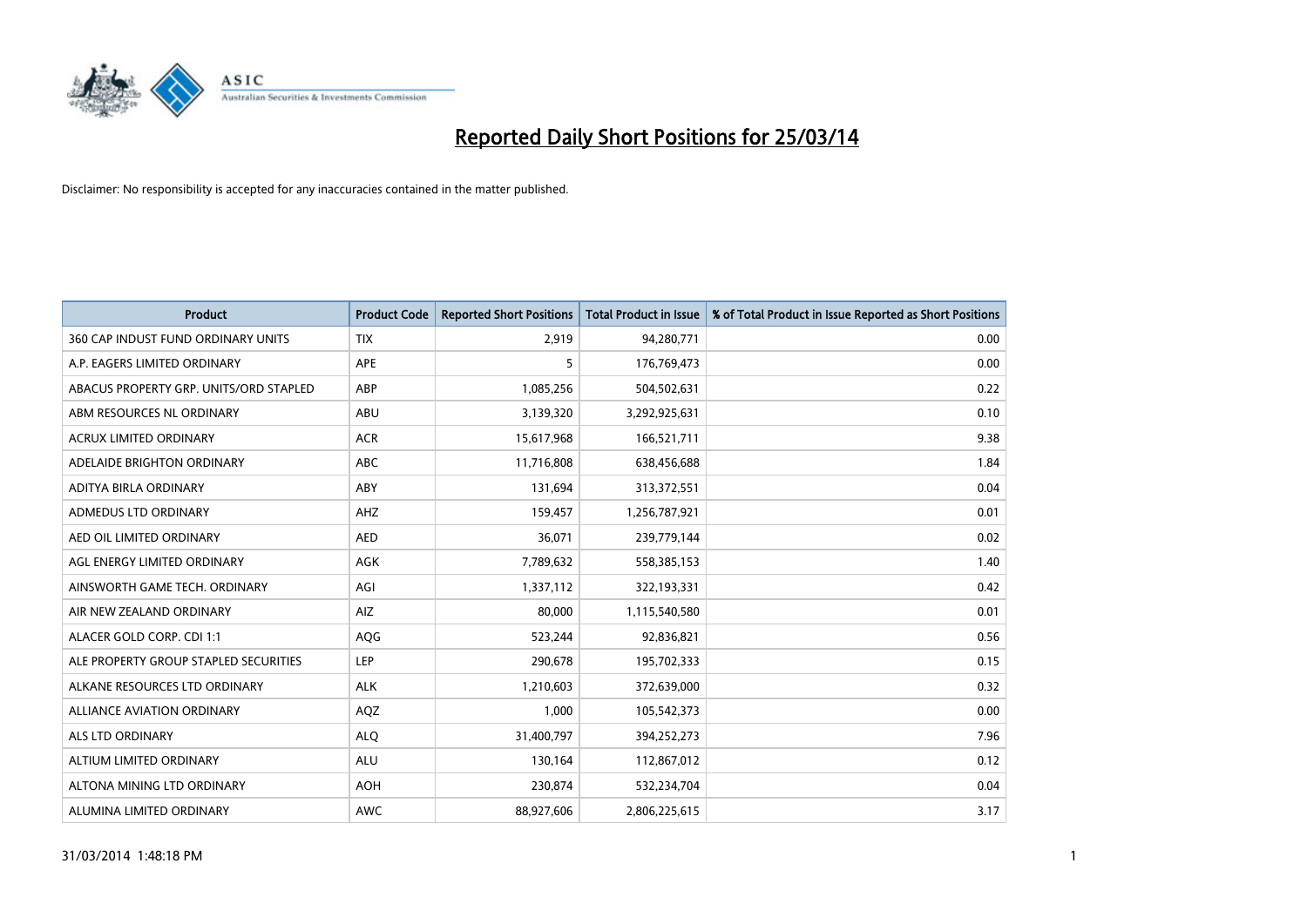

| <b>Product</b>                          | <b>Product Code</b> | <b>Reported Short Positions</b> | <b>Total Product in Issue</b> | % of Total Product in Issue Reported as Short Positions |
|-----------------------------------------|---------------------|---------------------------------|-------------------------------|---------------------------------------------------------|
| AMALGAMATED HOLDINGS ORDINARY           | AHD                 | 3,535                           | 157,854,701                   | 0.00                                                    |
| AMCOM TELECOMM. ORDINARY                | AMM                 | 791,937                         | 244,557,101                   | 0.32                                                    |
| AMCOR LIMITED ORDINARY                  | <b>AMC</b>          | 4,117,976                       | 1,206,684,923                 | 0.34                                                    |
| AMP LIMITED ORDINARY                    | AMP                 | 38,764,765                      | 2,957,737,964                 | 1.31                                                    |
| ANSELL LIMITED ORDINARY                 | <b>ANN</b>          | 4,448,931                       | 152,762,142                   | 2.91                                                    |
| ANTARES ENERGY LTD ORDINARY             | <b>AZZ</b>          | 814,714                         | 255,000,000                   | 0.32                                                    |
| ANZ BANKING GRP LTD ORDINARY            | ANZ                 | 7,708,331                       | 2,744,118,670                 | 0.28                                                    |
| APA GROUP STAPLED SECURITIES            | APA                 | 25,387,844                      | 835,750,807                   | 3.04                                                    |
| APN NEWS & MEDIA ORDINARY               | <b>APN</b>          | 6,556,103                       | 1,029,041,356                 | 0.64                                                    |
| AQUARIUS PLATINUM. ORDINARY             | <b>AOP</b>          | 2,941,039                       | 487,782,536                   | 0.60                                                    |
| AQUILA RESOURCES ORDINARY               | <b>AQA</b>          | 11,683,961                      | 411,804,442                   | 2.84                                                    |
| ARAFURA RESOURCE LTD ORDINARY           | <b>ARU</b>          | 38,002                          | 441,270,644                   | 0.01                                                    |
| ARB CORPORATION ORDINARY                | ARP                 | 1,631,000                       | 72,493,302                    | 2.25                                                    |
| ARDENT LEISURE GROUP STAPLED SECURITIES | AAD                 | 3,646,585                       | 405,055,708                   | 0.90                                                    |
| ARENA REIT. ORDINARY UNITS              | <b>ARF</b>          | 33,164                          | 211,495,653                   | 0.02                                                    |
| ARISTOCRAT LEISURE ORDINARY             | ALL                 | 8,416,513                       | 551,418,047                   | 1.53                                                    |
| ARRIUM LTD ORDINARY                     | ARI                 | 24,003,246                      | 1,361,469,008                 | 1.76                                                    |
| ASCIANO LIMITED ORDINARY                | <b>AIO</b>          | 9,419,320                       | 975,385,664                   | 0.97                                                    |
| ASG GROUP LIMITED ORDINARY              | ASZ                 | 553,838                         | 206,720,839                   | 0.27                                                    |
| ASPEN GROUP ORD/UNITS STAPLED           | <b>APZ</b>          | 70,809                          | 119,946,366                   | 0.06                                                    |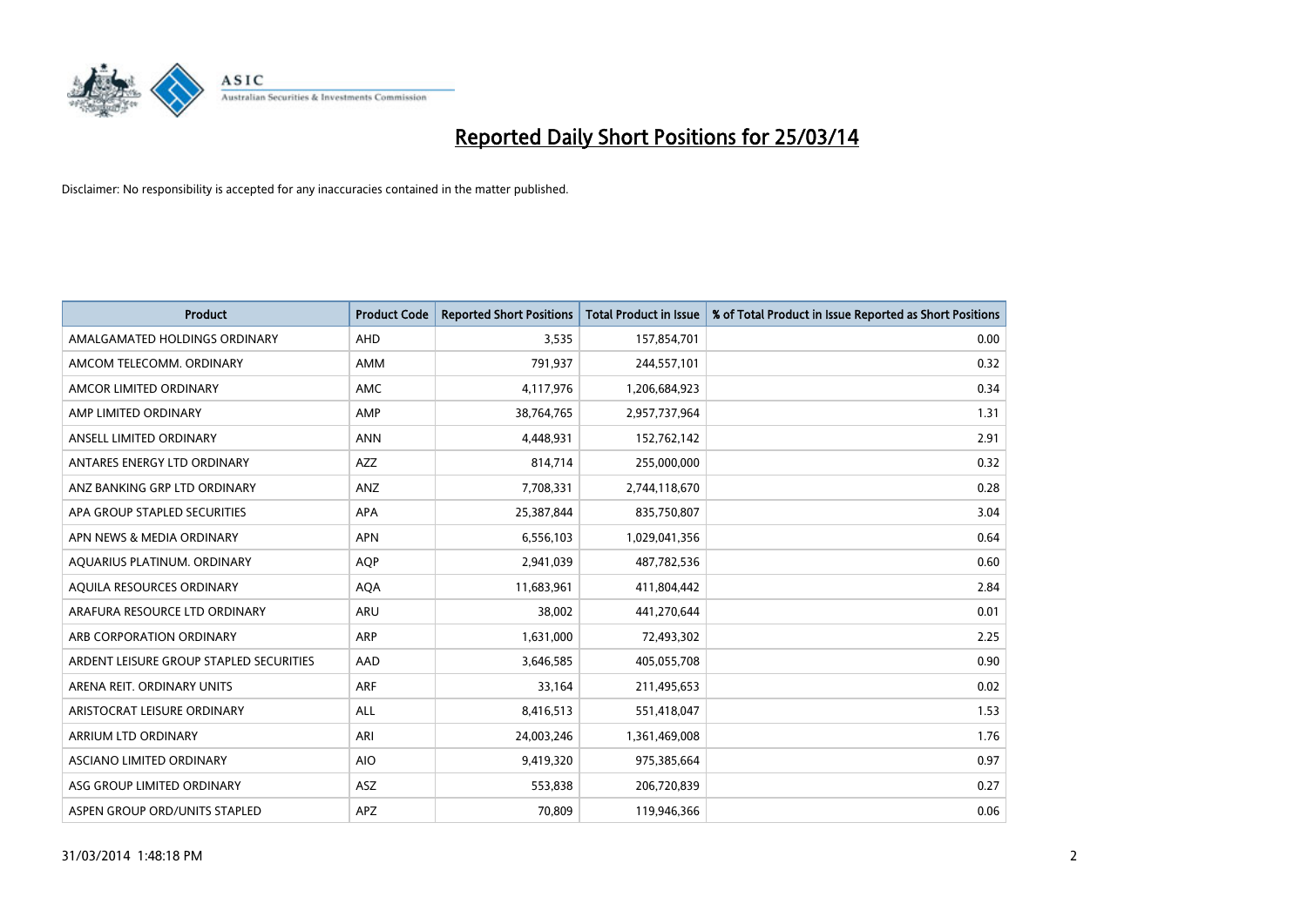

| <b>Product</b>                            | <b>Product Code</b> | <b>Reported Short Positions</b> | <b>Total Product in Issue</b> | % of Total Product in Issue Reported as Short Positions |
|-------------------------------------------|---------------------|---------------------------------|-------------------------------|---------------------------------------------------------|
| ASTRO JAP PROP GROUP STAPLED US PROHIBIT. | AJA                 | 19,170                          | 67,211,752                    | 0.03                                                    |
| ASX LIMITED ORDINARY                      | ASX                 | 4,055,649                       | 193,595,162                   | 2.09                                                    |
| ATLAS IRON LIMITED ORDINARY               | <b>AGO</b>          | 104,613,213                     | 915,496,158                   | 11.43                                                   |
| AUCKLAND INTERNATION ORDINARY             | <b>AIA</b>          | 3,795                           | 1,322,564,489                 | 0.00                                                    |
| AURIZON HOLDINGS LTD ORDINARY             | AZJ                 | 6,000,014                       | 2,137,284,503                 | 0.28                                                    |
| <b>AURORA OIL &amp; GAS ORDINARY</b>      | <b>AUT</b>          | 5,899,329                       | 448,785,778                   | 1.31                                                    |
| AUSDRILL LIMITED ORDINARY                 | ASL                 | 30,089,737                      | 312,277,224                   | 9.64                                                    |
| AUSENCO LIMITED ORDINARY                  | AAX                 | 1,845,944                       | 168,449,799                   | 1.10                                                    |
| AUST INDUSTRIAL REIT UNIT                 | ANI                 | 332,227                         | 79,025,531                    | 0.42                                                    |
| <b>AUSTAL LIMITED ORDINARY</b>            | ASB                 | 355,276                         | 346,379,377                   | 0.10                                                    |
| AUSTBROKERS HOLDINGS ORDINARY             | <b>AUB</b>          | 2,927                           | 59,642,171                    | 0.00                                                    |
| AUSTIN ENGINEERING ORDINARY               | ANG                 | 989,842                         | 84,274,004                    | 1.17                                                    |
| AUSTRALAND PROPERTY STAPLED SECURITY      | <b>ALZ</b>          | 2,406,446                       | 578,984,528                   | 0.42                                                    |
| AUSTRALIAN AGRICULT, ORDINARY             | AAC                 | 3,883,035                       | 532,294,404                   | 0.73                                                    |
| <b>AUSTRALIAN EDUCATION UNITS</b>         | <b>AEU</b>          | 587,692                         | 205,069,661                   | 0.29                                                    |
| AUSTRALIAN FOUNDAT. ORDINARY              | AFI                 | 638                             | 1,049,055,166                 | 0.00                                                    |
| AUSTRALIAN INFR LTD ORDINARY              | <b>AIX</b>          | 20,098                          | 620,733,944                   | 0.00                                                    |
| AUSTRALIAN PHARM, ORDINARY                | API                 | 11,322,748                      | 488,115,883                   | 2.32                                                    |
| AUTOMOTIVE HOLDINGS ORDINARY              | AHE                 | 947,021                         | 260,579,682                   | 0.36                                                    |
| AVEO GROUP STAPLED SECURITIES             | <b>AOG</b>          | 10,204,056                      | 500,111,460                   | 2.04                                                    |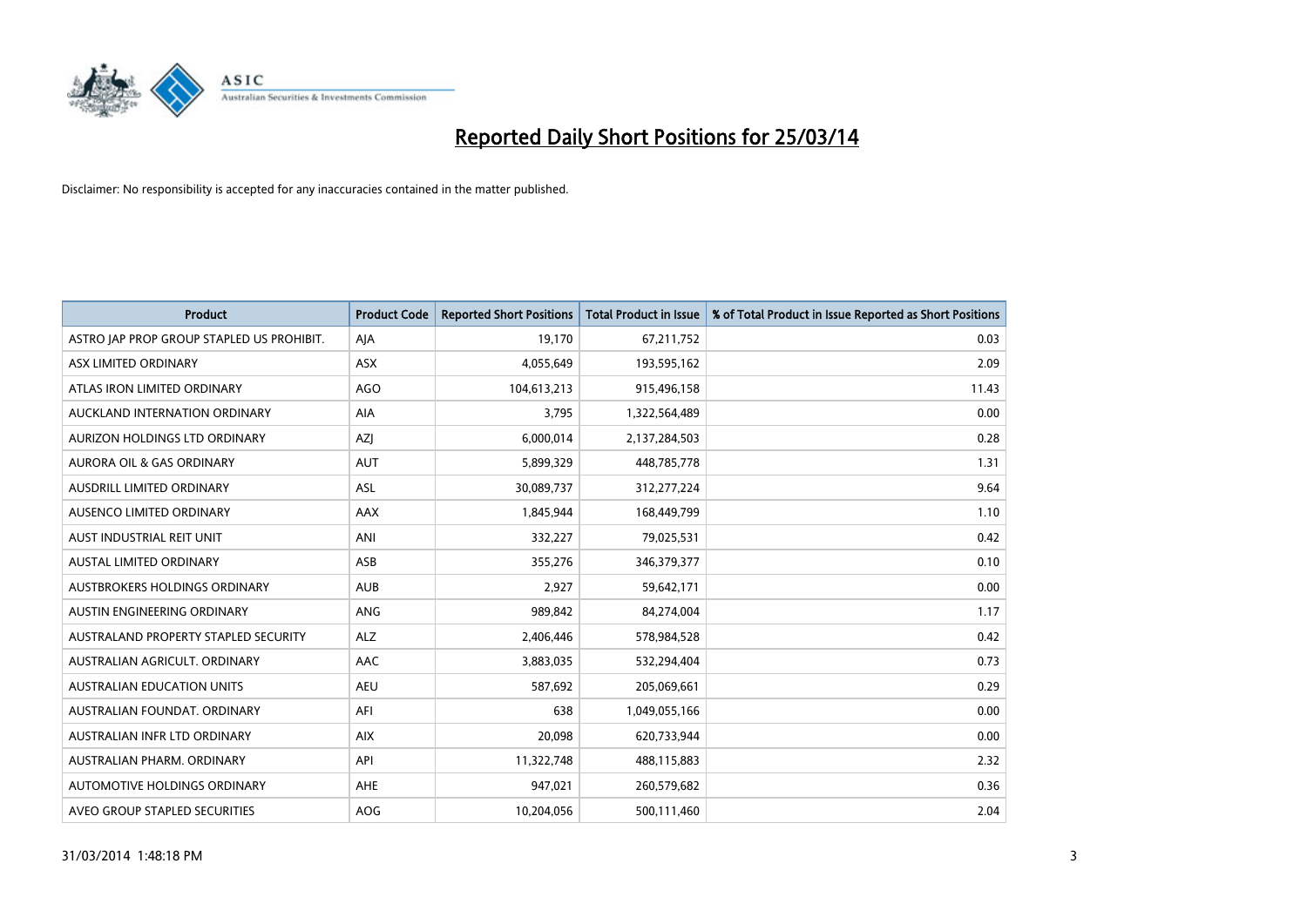

| <b>Product</b>                       | <b>Product Code</b> | <b>Reported Short Positions</b> | <b>Total Product in Issue</b> | % of Total Product in Issue Reported as Short Positions |
|--------------------------------------|---------------------|---------------------------------|-------------------------------|---------------------------------------------------------|
| AWE LIMITED ORDINARY                 | AWE                 | 316,207                         | 522,696,385                   | 0.06                                                    |
| AZONTO PET LTD ORDINARY              | APY                 | 1                               | 1,158,625,100                 | 0.00                                                    |
| <b>BANDANNA ENERGY ORDINARY</b>      | <b>BND</b>          | 26,329,729                      | 528,481,199                   | 4.98                                                    |
| BANK OF QUEENSLAND. ORDINARY         | <b>BOO</b>          | 4,287,636                       | 322,566,581                   | 1.33                                                    |
| <b>BANNERMAN RESOURCES ORDINARY</b>  | <b>BMN</b>          | 300,000                         | 322,885,298                   | 0.09                                                    |
| <b>BASE RES LIMITED ORDINARY</b>     | <b>BSE</b>          | 6,427,865                       | 561,840,029                   | 1.14                                                    |
| BATHURST RES LTD. ORDINARY           | <b>BRL</b>          | 13,495,625                      | 821,457,725                   | 1.64                                                    |
| <b>BC IRON LIMITED ORDINARY</b>      | <b>BCI</b>          | 194,236                         | 124,028,630                   | 0.16                                                    |
| BEACH ENERGY LIMITED ORDINARY        | <b>BPT</b>          | 20,529,074                      | 1,283,241,004                 | 1.60                                                    |
| BEADELL RESOURCE LTD ORDINARY        | <b>BDR</b>          | 44,190,305                      | 790,777,280                   | 5.59                                                    |
| BEGA CHEESE LTD ORDINARY             | <b>BGA</b>          | 934,847                         | 152,245,802                   | 0.61                                                    |
| BENDIGO AND ADELAIDE ORDINARY        | <b>BEN</b>          | 11,513,871                      | 410,297,092                   | 2.81                                                    |
| BENITEC BIOPHARMA ORDINARY           | <b>BLT</b>          | 16,550                          | 100,177,526                   | 0.02                                                    |
| BENTHAM IMF LTD ORDINARY             | <b>IMF</b>          | 3,979,972                       | 164,380,143                   | 2.42                                                    |
| BERKELEY RESOURCES ORDINARY          | <b>BKY</b>          | 31,002                          | 180,361,323                   | 0.02                                                    |
| BETASHARES ASX RES ETF UNITS         | <b>ORE</b>          | 517,432                         | 3,022,150                     | 17.12                                                   |
| <b>BHP BILLITON LIMITED ORDINARY</b> | <b>BHP</b>          | 9,141,235                       | 3,211,691,105                 | 0.28                                                    |
| <b>BILLABONG DEFERRED</b>            | <b>BBGN</b>         | 13,286                          | 180,273,753                   | 0.01                                                    |
| <b>BILLABONG ORDINARY</b>            | <b>BBG</b>          | 14,495,870                      | 878,020,691                   | 1.65                                                    |
| <b>BIONOMICS LIMITED ORDINARY</b>    | <b>BNO</b>          | 594,457                         | 417,311,567                   | 0.14                                                    |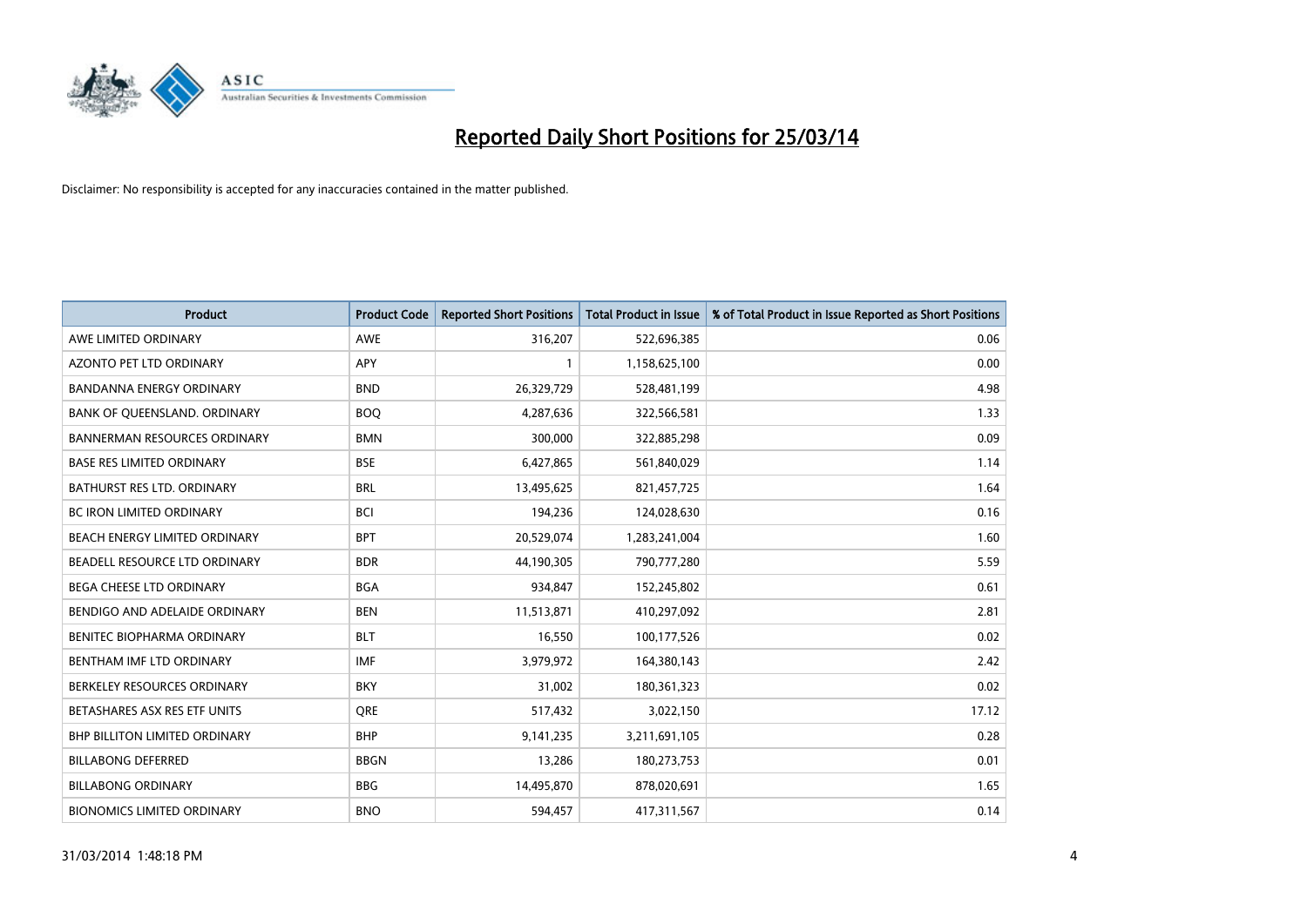

| <b>Product</b>                                | <b>Product Code</b> | <b>Reported Short Positions</b> | <b>Total Product in Issue</b> | % of Total Product in Issue Reported as Short Positions |
|-----------------------------------------------|---------------------|---------------------------------|-------------------------------|---------------------------------------------------------|
| <b>BLACKMORES LIMITED ORDINARY</b>            | <b>BKL</b>          | 5,629                           | 17,046,032                    | 0.03                                                    |
| <b>BLACKTHORN RESOURCES ORD US PROHIBITED</b> | <b>BTR</b>          | 286,940                         | 164,285,950                   | 0.17                                                    |
| <b>BLUESCOPE STEEL LTD ORDINARY</b>           | <b>BSL</b>          | 6,366,834                       | 558,733,728                   | 1.14                                                    |
| <b>BOART LONGYEAR ORDINARY</b>                | <b>BLY</b>          | 46,023,938                      | 461,163,412                   | 9.98                                                    |
| <b>BOOM LOGISTICS ORDINARY</b>                | <b>BOL</b>          | 78,625                          | 474,868,764                   | 0.02                                                    |
| <b>BORAL LIMITED, ORDINARY</b>                | <b>BLD</b>          | 28,228,489                      | 778,739,826                   | 3.62                                                    |
| <b>BRADKEN LIMITED ORDINARY</b>               | <b>BKN</b>          | 18,212,823                      | 171,027,249                   | 10.65                                                   |
| <b>BRAMBLES LIMITED ORDINARY</b>              | <b>BXB</b>          | 1,361,611                       | 1,562,136,672                 | 0.09                                                    |
| BREVILLE GROUP LTD ORDINARY                   | <b>BRG</b>          | 2,101,753                       | 130,095,322                   | 1.62                                                    |
| <b>BRICKWORKS LIMITED ORDINARY</b>            | <b>BKW</b>          | 45,169                          | 148,038,996                   | 0.03                                                    |
| <b>BROCKMAN MINING LTD ORDINARY</b>           | <b>BCK</b>          | 36                              | 8,381,982,131                 | 0.00                                                    |
| BT INVESTMENT MNGMNT ORDINARY                 | <b>BTT</b>          | 308,804                         | 282,727,073                   | 0.11                                                    |
| <b>BURU ENERGY ORDINARY</b>                   | <b>BRU</b>          | 13,283,397                      | 298,505,530                   | 4.45                                                    |
| <b>BWP TRUST ORDINARY UNITS</b>               | <b>BWP</b>          | 6,562,393                       | 634,395,195                   | 1.03                                                    |
| CABCHARGE AUSTRALIA ORDINARY                  | CAB                 | 9,807,909                       | 120,430,683                   | 8.14                                                    |
| CALTEX AUSTRALIA ORDINARY                     | <b>CTX</b>          | 2,107,606                       | 270,000,000                   | 0.78                                                    |
| CARDNO LIMITED ORDINARY                       | CDD                 | 6,328,125                       | 160,954,250                   | 3.93                                                    |
| CARINDALE PROPERTY UNIT                       | <b>CDP</b>          | 503                             | 70,000,000                    | 0.00                                                    |
| CARNARVON PETROLEUM ORDINARY                  | <b>CVN</b>          | 734                             | 986,565,952                   | 0.00                                                    |
| CARSALES.COM LTD ORDINARY                     | <b>CRZ</b>          | 7,280,900                       | 237,773,965                   | 3.06                                                    |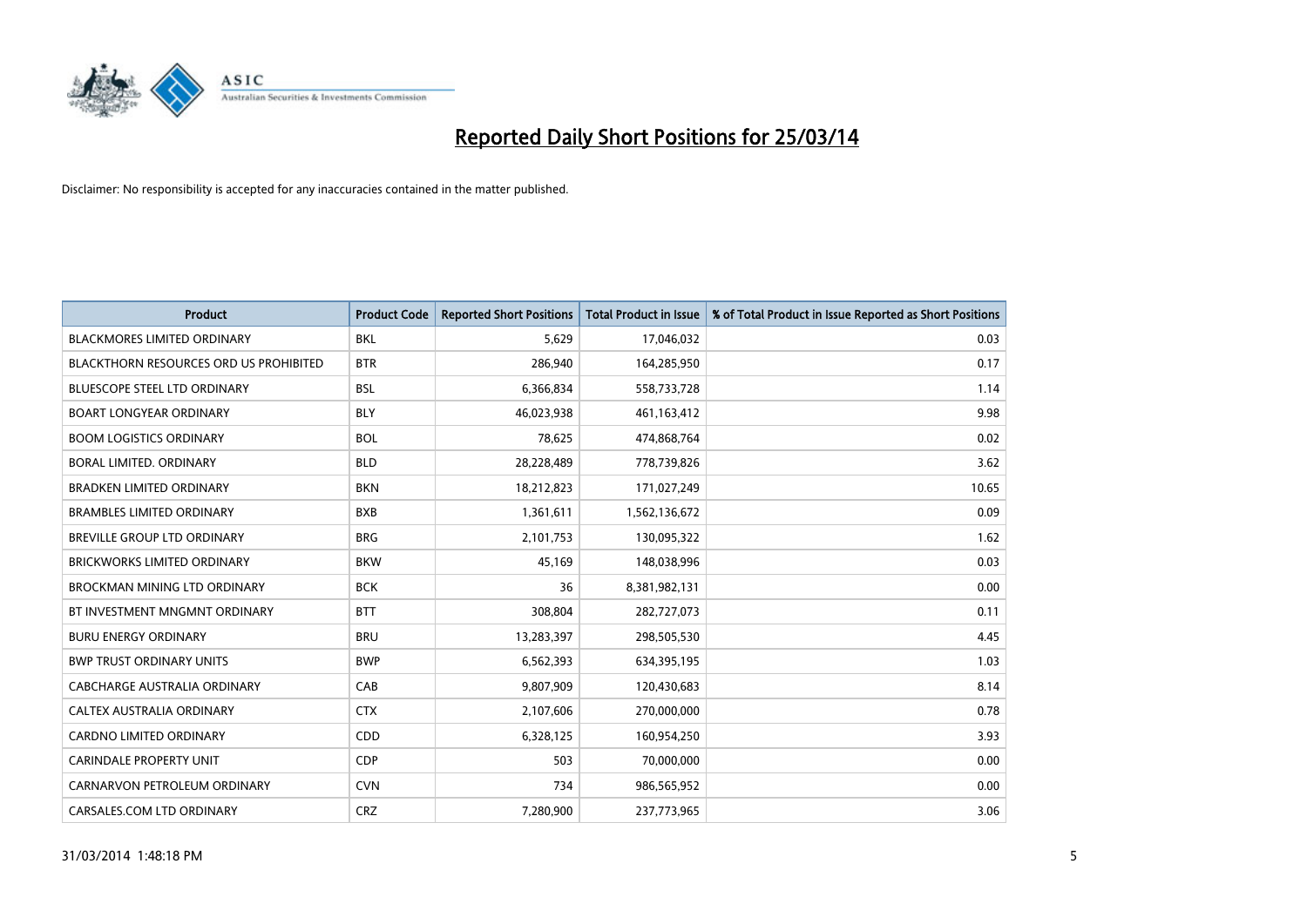

| <b>Product</b>                          | <b>Product Code</b> | <b>Reported Short Positions</b> | <b>Total Product in Issue</b> | % of Total Product in Issue Reported as Short Positions |
|-----------------------------------------|---------------------|---------------------------------|-------------------------------|---------------------------------------------------------|
| <b>CASH CONVERTERS ORDINARY</b>         | CCV                 | 11,882,787                      | 426,302,767                   | 2.79                                                    |
| CEDAR WOODS PROP. ORDINARY              | <b>CWP</b>          | 111,602                         | 73,732,683                    | 0.15                                                    |
| CENTRAL PETROLEUM ORDINARY              | <b>CTP</b>          | 516,353                         | 309,219,473                   | 0.17                                                    |
| <b>CERAMIC FUEL CELLS ORDINARY</b>      | <b>CFU</b>          | 4,058                           | 1,751,724,324                 | 0.00                                                    |
| CFS RETAIL TRUST GRP STAPLED SECURITIES | <b>CFX</b>          | 70,785,537                      | 3,018,050,810                 | 2.35                                                    |
| CHALLENGER DIV.PRO. STAPLED UNITS       | <b>CDI</b>          | 157,105                         | 214,101,013                   | 0.07                                                    |
| CHALLENGER LIMITED ORDINARY             | <b>CGF</b>          | 1,179,155                       | 530,862,585                   | 0.22                                                    |
| CHARTER HALL GROUP STAPLED US PROHIBIT. | <b>CHC</b>          | 358,124                         | 347,925,558                   | 0.10                                                    |
| <b>CHARTER HALL RETAIL UNITS</b>        | <b>CQR</b>          | 10,551,089                      | 369,040,750                   | 2.86                                                    |
| <b>CHORUS LIMITED ORDINARY</b>          | <b>CNU</b>          | 524,534                         | 396,369,767                   | 0.13                                                    |
| CITIGOLD CORP LTD ORDINARY              | <b>CTO</b>          | 153,427                         | 1,495,764,906                 | 0.01                                                    |
| CLINUVEL PHARMACEUT. ORDINARY           | <b>CUV</b>          | 600                             | 38,217,038                    | 0.00                                                    |
| COAL OF AFRICA LTD ORDINARY             | <b>CZA</b>          | 426                             | 1,048,368,613                 | 0.00                                                    |
| <b>COALSPUR MINES LTD ORDINARY</b>      | <b>CPL</b>          | 6,317,145                       | 641,394,435                   | 0.98                                                    |
| <b>COBAR CONSOLIDATED ORDINARY</b>      | CCU                 | 100,000                         | 329,715,353                   | 0.03                                                    |
| COCA-COLA AMATIL ORDINARY               | <b>CCL</b>          | 14,673,613                      | 763,590,249                   | 1.92                                                    |
| COCHLEAR LIMITED ORDINARY               | <b>COH</b>          | 9,772,590                       | 57,062,020                    | 17.13                                                   |
| <b>COCKATOO COAL ORDINARY</b>           | <b>COK</b>          | 167,987                         | 4,529,134,266                 | 0.00                                                    |
| <b>CODAN LIMITED ORDINARY</b>           | <b>CDA</b>          | 593,750                         | 176,969,924                   | 0.34                                                    |
| COFFEY INTERNATIONAL ORDINARY           | <b>COF</b>          | 18,923                          | 255,833,165                   | 0.01                                                    |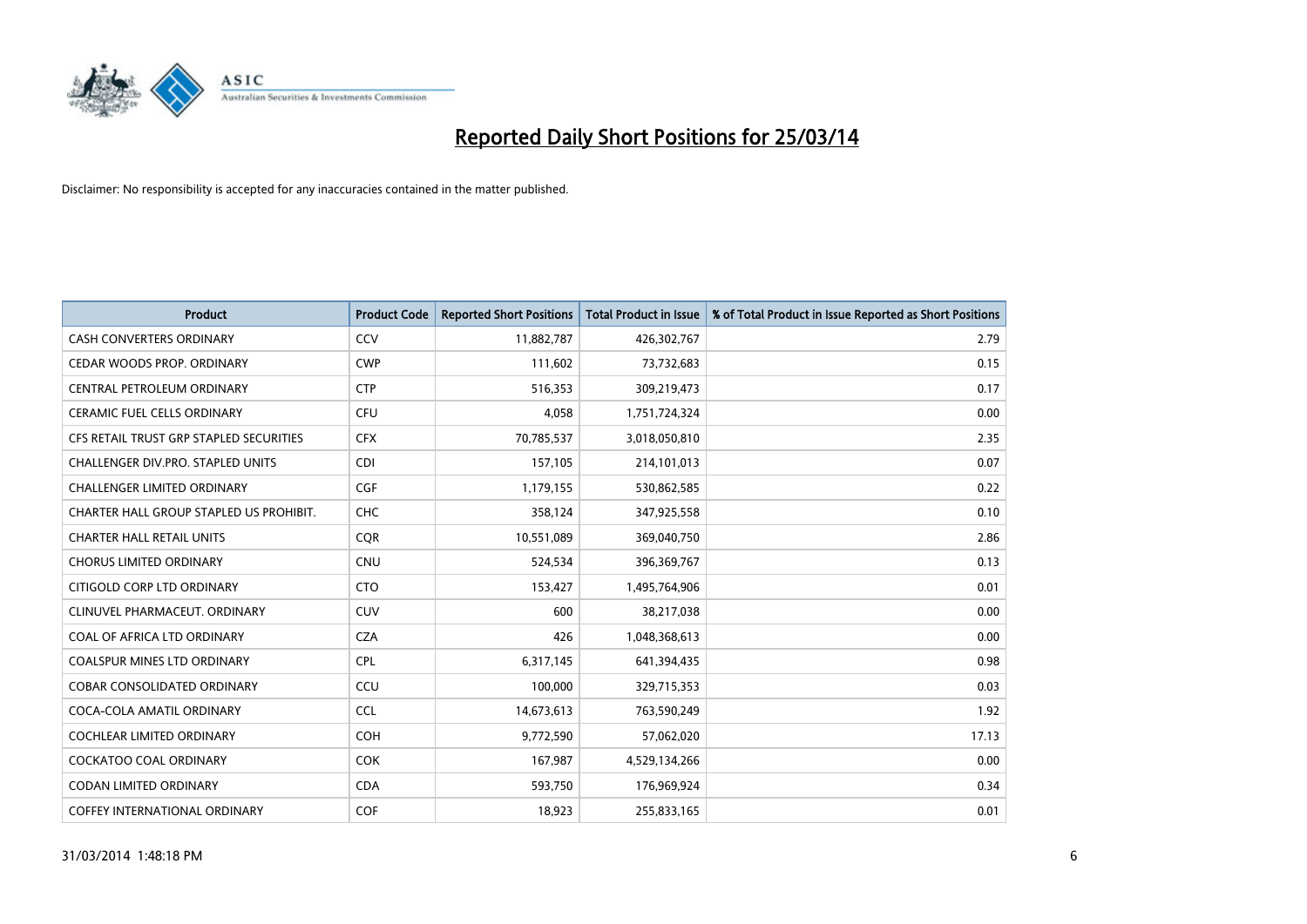

| Product                                 | <b>Product Code</b> | <b>Reported Short Positions</b> | <b>Total Product in Issue</b> | % of Total Product in Issue Reported as Short Positions |
|-----------------------------------------|---------------------|---------------------------------|-------------------------------|---------------------------------------------------------|
| <b>COKAL LTD ORDINARY</b>               | <b>CKA</b>          | 13,650                          | 471,103,926                   | 0.00                                                    |
| <b>COLLECTION HOUSE ORDINARY</b>        | <b>CLH</b>          | 2,240,817                       | 128,969,148                   | 1.74                                                    |
| <b>COLLINS FOODS LTD ORDINARY</b>       | <b>CKF</b>          | 13,717                          | 93,000,003                    | 0.01                                                    |
| COMMONWEALTH BANK, ORDINARY             | <b>CBA</b>          | 10,254,840                      | 1,611,928,836                 | 0.64                                                    |
| <b>COMMONWEALTH PROP ORDINARY UNITS</b> | <b>CPA</b>          | 155,876                         | 2,347,003,413                 | 0.01                                                    |
| <b>COMPASS RESOURCES ORDINARY</b>       | <b>CMR</b>          | 7,472                           | 1,403,744,100                 | 0.00                                                    |
| <b>COMPUTERSHARE LTD ORDINARY</b>       | <b>CPU</b>          | 11,827,936                      | 556,203,079                   | 2.13                                                    |
| <b>COOPER ENERGY LTD ORDINARY</b>       | <b>COE</b>          | 129,830                         | 329,235,509                   | 0.04                                                    |
| CORP TRAVEL LIMITED ORDINARY            | <b>CTD</b>          | 54,128                          | 89,890,762                    | 0.06                                                    |
| <b>COVER-MORE GRP LTD ORDINARY</b>      | <b>CVO</b>          | 3,821,144                       | 317,750,000                   | 1.20                                                    |
| <b>CREDIT CORP GROUP ORDINARY</b>       | <b>CCP</b>          | 225,821                         | 46,131,882                    | 0.49                                                    |
| <b>CROMWELL PROP STAPLED SECURITIES</b> | <b>CMW</b>          | 23,364,967                      | 1,724,697,156                 | 1.35                                                    |
| <b>CROWE HORWATH AUS ORDINARY</b>       | <b>CRH</b>          | 660,194                         | 273,005,429                   | 0.24                                                    |
| <b>CROWN RESORTS LTD ORDINARY</b>       | <b>CWN</b>          | 4,185,658                       | 728,394,185                   | 0.57                                                    |
| <b>CSG LIMITED ORDINARY</b>             | CSV                 | 8,001                           | 278,973,075                   | 0.00                                                    |
| <b>CSL LIMITED ORDINARY</b>             | <b>CSL</b>          | 701,179                         | 483,611,496                   | 0.14                                                    |
| <b>CSR LIMITED ORDINARY</b>             | <b>CSR</b>          | 14,744,908                      | 506,000,315                   | 2.91                                                    |
| <b>CUDECO LIMITED ORDINARY</b>          | <b>CDU</b>          | 8,706,775                       | 234,033,408                   | 3.72                                                    |
| DART ENERGY LTD ORDINARY                | <b>DTE</b>          | 4,624,147                       | 1,108,752,733                 | 0.42                                                    |
| DATA#3 LIMITED ORDINARY                 | <b>DTL</b>          | 236,765                         | 153,974,950                   | 0.15                                                    |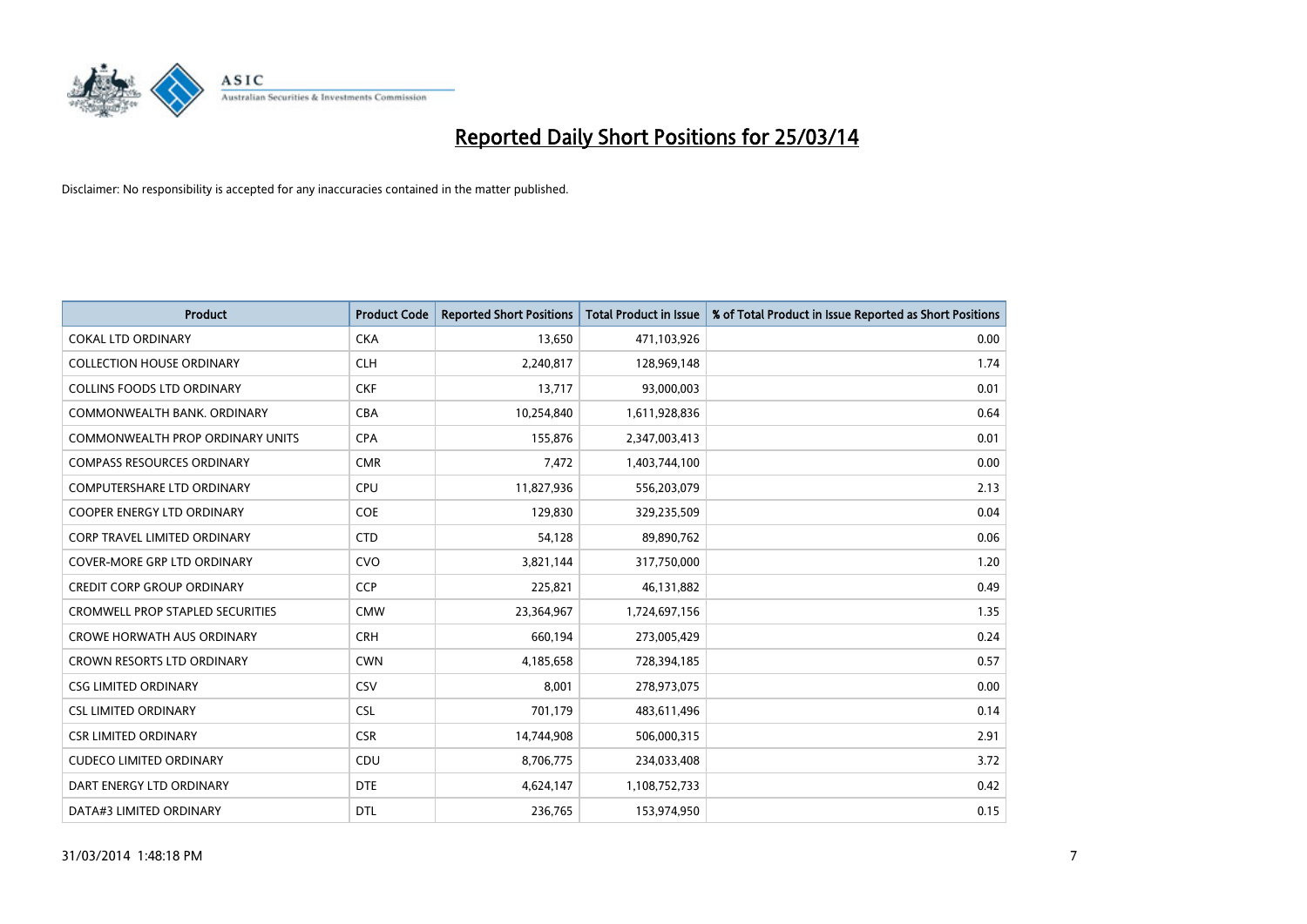

| <b>Product</b>                     | <b>Product Code</b> | <b>Reported Short Positions</b> | <b>Total Product in Issue</b> | % of Total Product in Issue Reported as Short Positions |
|------------------------------------|---------------------|---------------------------------|-------------------------------|---------------------------------------------------------|
| DAVID JONES LIMITED ORDINARY       | <b>DJS</b>          | 28,969,916                      | 537,137,845                   | 5.39                                                    |
| DECMIL GROUP LIMITED ORDINARY      | <b>DCG</b>          | 1,867,233                       | 168,657,794                   | 1.11                                                    |
| DEEP YELLOW LIMITED ORDINARY       | <b>DYL</b>          | 1,600,000                       | 1,617,041,367                 | 0.10                                                    |
| DEVINE LIMITED ORDINARY            | <b>DVN</b>          | 10,000                          | 158,730,556                   | 0.01                                                    |
| DEXUS PROPERTY GROUP STAPLED UNITS | <b>DXS</b>          | 10,692,647                      | 5,379,489,824                 | 0.20                                                    |
| DICK SMITH HLDGS ORDINARY          | <b>DSH</b>          | 11,620,237                      | 236,511,364                   | 4.91                                                    |
| DISCOVERY METALS LTD ORDINARY      | <b>DML</b>          | 4,269,488                       | 560,034,418                   | 0.76                                                    |
| DOMINO PIZZA ENTERPR ORDINARY      | <b>DMP</b>          | 1,619,640                       | 85,915,713                    | 1.89                                                    |
| DONACO INTERNATIONAL ORDINARY      | <b>DNA</b>          | 3,847,904                       | 403,108,954                   | 0.95                                                    |
| DORAY MINERALS LTD ORDINARY        | <b>DRM</b>          | 1,357                           | 163,326,768                   | 0.00                                                    |
| DOWNER EDI LIMITED ORDINARY        | <b>DOW</b>          | 15,333,333                      | 435,399,975                   | 3.52                                                    |
| DRAGON MINING LTD ORDINARY         | <b>DRA</b>          | 50,000                          | 88,840,613                    | 0.06                                                    |
| DRILLSEARCH ENERGY ORDINARY        | <b>DLS</b>          | 13,595,137                      | 432,965,895                   | 3.14                                                    |
| DUET GROUP STAPLED US PROHIBIT.    | <b>DUE</b>          | 21,130,957                      | 1,317,809,323                 | 1.60                                                    |
| DULUXGROUP LIMITED ORDINARY        | <b>DLX</b>          | 1,959,452                       | 381,093,950                   | 0.51                                                    |
| DWS LTD ORDINARY                   | <b>DWS</b>          | 7,001                           | 132,362,763                   | 0.01                                                    |
| ECHO ENTERTAINMENT ORDINARY        | EGP                 | 27,715,821                      | 825,672,730                   | 3.36                                                    |
| ELDERS LIMITED ORDINARY            | <b>ELD</b>          | 19,776,311                      | 455,013,329                   | 4.35                                                    |
| ELEMENTAL MINERALS ORDINARY        | <b>ELM</b>          | 170,287                         | 303,263,391                   | 0.06                                                    |
| <b>EMECO HOLDINGS ORDINARY</b>     | EHL                 | 15,125,080                      | 599,675,707                   | 2.52                                                    |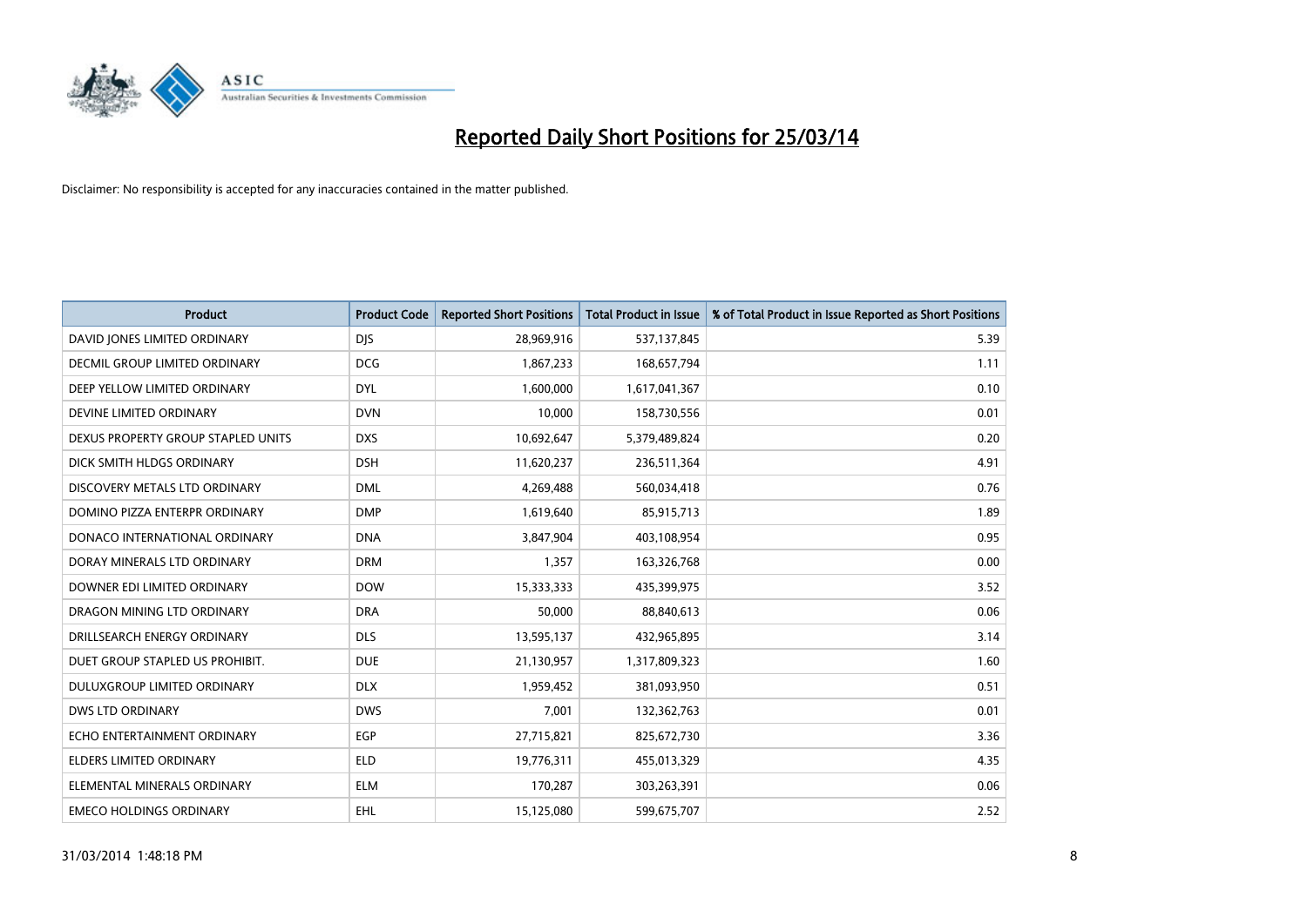

| <b>Product</b>                         | <b>Product Code</b> | <b>Reported Short Positions</b> | <b>Total Product in Issue</b> | % of Total Product in Issue Reported as Short Positions |
|----------------------------------------|---------------------|---------------------------------|-------------------------------|---------------------------------------------------------|
| <b>ENDEAVOUR MIN CORP CDI 1:1</b>      | <b>EVR</b>          | 31,265                          | 68,203,015                    | 0.05                                                    |
| ENERGY RESOURCES ORDINARY 'A'          | ERA                 | 8,448,084                       | 517,725,062                   | 1.63                                                    |
| <b>ENERGY WORLD CORPOR, ORDINARY</b>   | <b>EWC</b>          | 55,099,339                      | 1,734,166,672                 | 3.18                                                    |
| ENVESTRA LIMITED ORDINARY              | <b>ENV</b>          | 619,218                         | 1,796,808,474                 | 0.03                                                    |
| EQUATORIAL RES LTD ORDINARY            | EQX                 | 2,042                           | 122,185,353                   | 0.00                                                    |
| ERM POWER LIMITED ORDINARY             | EPW                 | 1,181,514                       | 239,269,727                   | 0.49                                                    |
| ESERVGLOBAL LIMITED ORDINARY           | ESV                 | 3,000,000                       | 253,545,997                   | 1.18                                                    |
| ETHANE PIPELINE STAPLED SECURITIES     | <b>EPX</b>          | 9,488                           | 69,302,275                    | 0.01                                                    |
| EVOLUTION MINING LTD ORDINARY          | <b>EVN</b>          | 29,631,703                      | 708,652,367                   | 4.18                                                    |
| FAIRFAX MEDIA LTD ORDINARY             | <b>FXI</b>          | 126,728,873                     | 2,351,955,725                 | 5.39                                                    |
| FANTASTIC HOLDINGS ORDINARY            | <b>FAN</b>          | 19,107                          | 103,068,398                   | 0.02                                                    |
| <b>FAR LTD ORDINARY</b>                | <b>FAR</b>          | 36,379,070                      | 2,499,846,742                 | 1.46                                                    |
| FEDERATION CNTRES ORD/UNIT STAPLED SEC | <b>FDC</b>          | 5,262,523                       | 1,427,641,565                 | 0.37                                                    |
| FISHER & PAYKEL H. ORDINARY            | <b>FPH</b>          | 1,621,730                       | 551,103,383                   | 0.29                                                    |
| FLEETWOOD CORP ORDINARY                | <b>FWD</b>          | 2,440,804                       | 60,522,619                    | 4.03                                                    |
| FLETCHER BUILDING ORDINARY             | <b>FBU</b>          | 1,795,677                       | 687,854,788                   | 0.26                                                    |
| FLEXIGROUP LIMITED ORDINARY            | FXL                 | 1,056,126                       | 304,096,060                   | 0.35                                                    |
| FLIGHT CENTRE TRAVEL ORDINARY          | <b>FLT</b>          | 5,997,952                       | 100,554,606                   | 5.96                                                    |
| FLINDERS MINES LTD ORDINARY            | <b>FMS</b>          | 4,145,478                       | 2,100,866,748                 | 0.20                                                    |
| FOCUS MINERALS LTD ORDINARY            | <b>FML</b>          | 12,304,604                      | 9,137,375,877                 | 0.13                                                    |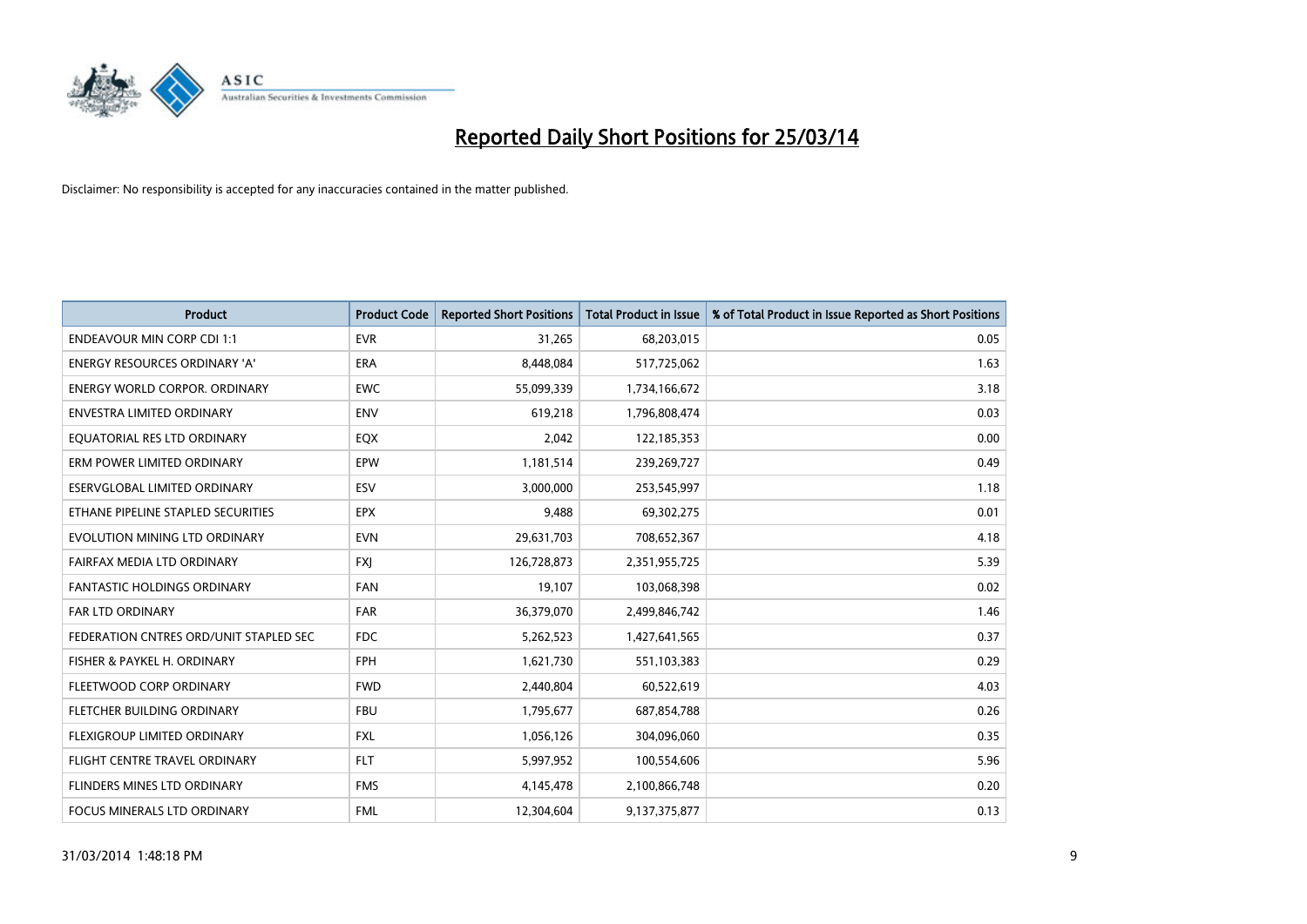

| <b>Product</b>                                   | <b>Product Code</b> | <b>Reported Short Positions</b> | <b>Total Product in Issue</b> | % of Total Product in Issue Reported as Short Positions |
|--------------------------------------------------|---------------------|---------------------------------|-------------------------------|---------------------------------------------------------|
| FONTERRA SHARE FUND ORDINARY UNITS               | <b>FSF</b>          | 80                              | 106,700,484                   | 0.00                                                    |
| FORGE GROUP LIMITED ORDINARY                     | FGE                 | 4,264,315                       | 86,169,014                    | 4.95                                                    |
| <b>FORTESCUE METALS GRP ORDINARY</b>             | <b>FMG</b>          | 162,188,091                     | 3,113,798,151                 | 5.21                                                    |
| <b>G.U.D. HOLDINGS ORDINARY</b>                  | GUD                 | 3,863,733                       | 71,241,319                    | 5.42                                                    |
| <b>G8 EDUCATION LIMITED ORDINARY</b>             | <b>GEM</b>          | 5,114,274                       | 301,705,105                   | 1.70                                                    |
| <b>GALAXY RESOURCES ORDINARY</b>                 | <b>GXY</b>          | 329,458                         | 1,027,073,389                 | 0.03                                                    |
| <b>GBST HOLDINGS ORDINARY</b>                    | <b>GBT</b>          | 38,199                          | 66,561,725                    | 0.06                                                    |
| <b>GDI PROPERTY GRP STAPLED SECURITIES</b>       | GDI                 | 3,684,423                       | 567,575,025                   | 0.65                                                    |
| <b>GENETIC TECHNOLOGIES ORDINARY</b>             | <b>GTG</b>          | 1,387,500                       | 647,339,902                   | 0.21                                                    |
| <b>GEODYNAMICS LIMITED ORDINARY</b>              | GDY                 | 850                             | 406,452,608                   | 0.00                                                    |
| GI DYNAMICS, INC CDI US PROHIBITED               | GID                 | 920,140                         | 395,856,465                   | 0.23                                                    |
| <b>GINDALBIE METALS LTD ORDINARY</b>             | <b>GBG</b>          | 41,711,951                      | 1,493,660,842                 | 2.79                                                    |
| <b>GOODMAN FIELDER. ORDINARY</b>                 | GFF                 | 45,826,430                      | 1,955,559,207                 | 2.34                                                    |
| <b>GOODMAN GROUP STAPLED</b>                     | <b>GMG</b>          | 3,835,368                       | 1,727,685,976                 | 0.22                                                    |
| <b>GPT GROUP STAPLED SEC.</b>                    | <b>GPT</b>          | 6,162,463                       | 1,685,779,634                 | 0.37                                                    |
| <b>GRAINCORP LIMITED A CLASS ORDINARY</b>        | <b>GNC</b>          | 2,393,657                       | 228,855,628                   | 1.05                                                    |
| <b>GRANGE RESOURCES. ORDINARY</b>                | GRR                 | 4,683,989                       | 1,157,097,869                 | 0.40                                                    |
| <b>GREENCROSS LIMITED ORDINARY</b>               | <b>GXL</b>          | 374                             | 90,893,174                    | 0.00                                                    |
| <b>GREENLAND MIN EN LTD ORDINARY</b>             | GGG                 | 4,005,997                       | 574,572,911                   | 0.70                                                    |
| <b>GROWTHPOINT PROPERTY ORD/UNIT STAPLED SEC</b> | GOZ                 | 8,626                           | 488,029,437                   | 0.00                                                    |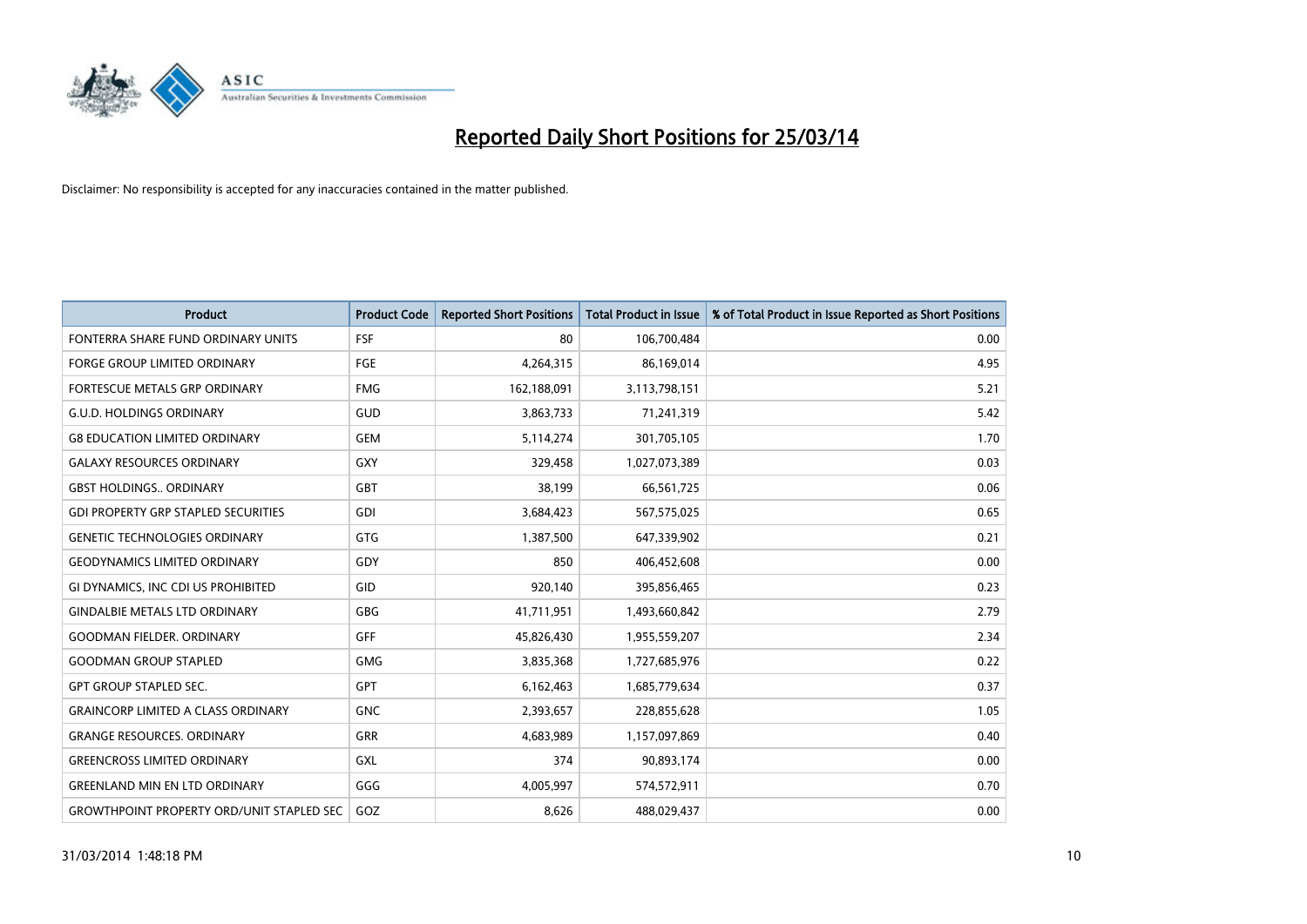

| <b>Product</b>                       | <b>Product Code</b> | <b>Reported Short Positions</b> | <b>Total Product in Issue</b> | % of Total Product in Issue Reported as Short Positions |
|--------------------------------------|---------------------|---------------------------------|-------------------------------|---------------------------------------------------------|
| <b>GRYPHON MINERALS LTD ORDINARY</b> | GRY                 | 4,567,653                       | 400,889,282                   | 1.14                                                    |
| <b>GUILDFORD COAL LTD ORDINARY</b>   | <b>GUF</b>          | 216,030                         | 744,594,332                   | 0.03                                                    |
| <b>GUINNESS PEAT GROUP. CDI 1:1</b>  | <b>GPG</b>          | 81,925                          | 179,896,960                   | 0.05                                                    |
| <b>GWA GROUP LTD ORDINARY</b>        | <b>GWA</b>          | 10,268,942                      | 306,533,770                   | 3.35                                                    |
| HARVEY NORMAN ORDINARY               | <b>HVN</b>          | 60,992,709                      | 1,062,316,784                 | 5.74                                                    |
| <b>HENDERSON GROUP CDI 1:1</b>       | <b>HGG</b>          | 1,037,367                       | 632,597,144                   | 0.16                                                    |
| HFA HOLDINGS LIMITED ORDINARY        | <b>HFA</b>          | 3.809                           | 118,738,157                   | 0.00                                                    |
| <b>HIGHLANDS PACIFIC ORDINARY</b>    | <b>HIG</b>          | 10,001                          | 854,261,346                   | 0.00                                                    |
| HILLGROVE RES LTD ORDINARY           | <b>HGO</b>          | 15,451,414                      | 1,180,889,221                 | 1.31                                                    |
| <b>HILLS LTD ORDINARY</b>            | <b>HIL</b>          | 500,000                         | 235,641,350                   | 0.21                                                    |
| HORIZON OIL LIMITED ORDINARY         | <b>HZN</b>          | 97,098,800                      | 1,301,147,932                 | 7.46                                                    |
| HOT CHILI LTD ORDINARY               | <b>HCH</b>          | 10,000                          | 347,732,196                   | 0.00                                                    |
| <b>HOTEL PROPERTY STAPLED</b>        | <b>HPI</b>          | 204,466                         | 132,870,000                   | 0.15                                                    |
| <b>ICAR ASIA LTD ORDINARY</b>        | ICQ                 | 100,000                         | 121,346,281                   | 0.08                                                    |
| <b>ICON ENERGY LIMITED ORDINARY</b>  | ICN                 | 2,926                           | 615,774,351                   | 0.00                                                    |
| <b>IINET LIMITED ORDINARY</b>        | <b>IIN</b>          | 690,171                         | 161,238,847                   | 0.43                                                    |
| <b>ILUKA RESOURCES ORDINARY</b>      | ILU                 | 42,175,033                      | 418,700,517                   | 10.07                                                   |
| <b>IMDEX LIMITED ORDINARY</b>        | <b>IMD</b>          | 4,764,825                       | 210,473,188                   | 2.26                                                    |
| <b>INCITEC PIVOT ORDINARY</b>        | IPL                 | 19,193,573                      | 1,644,919,097                 | 1.17                                                    |
| INDEPENDENCE GROUP ORDINARY          | <b>IGO</b>          | 3,990,565                       | 233,323,905                   | 1.71                                                    |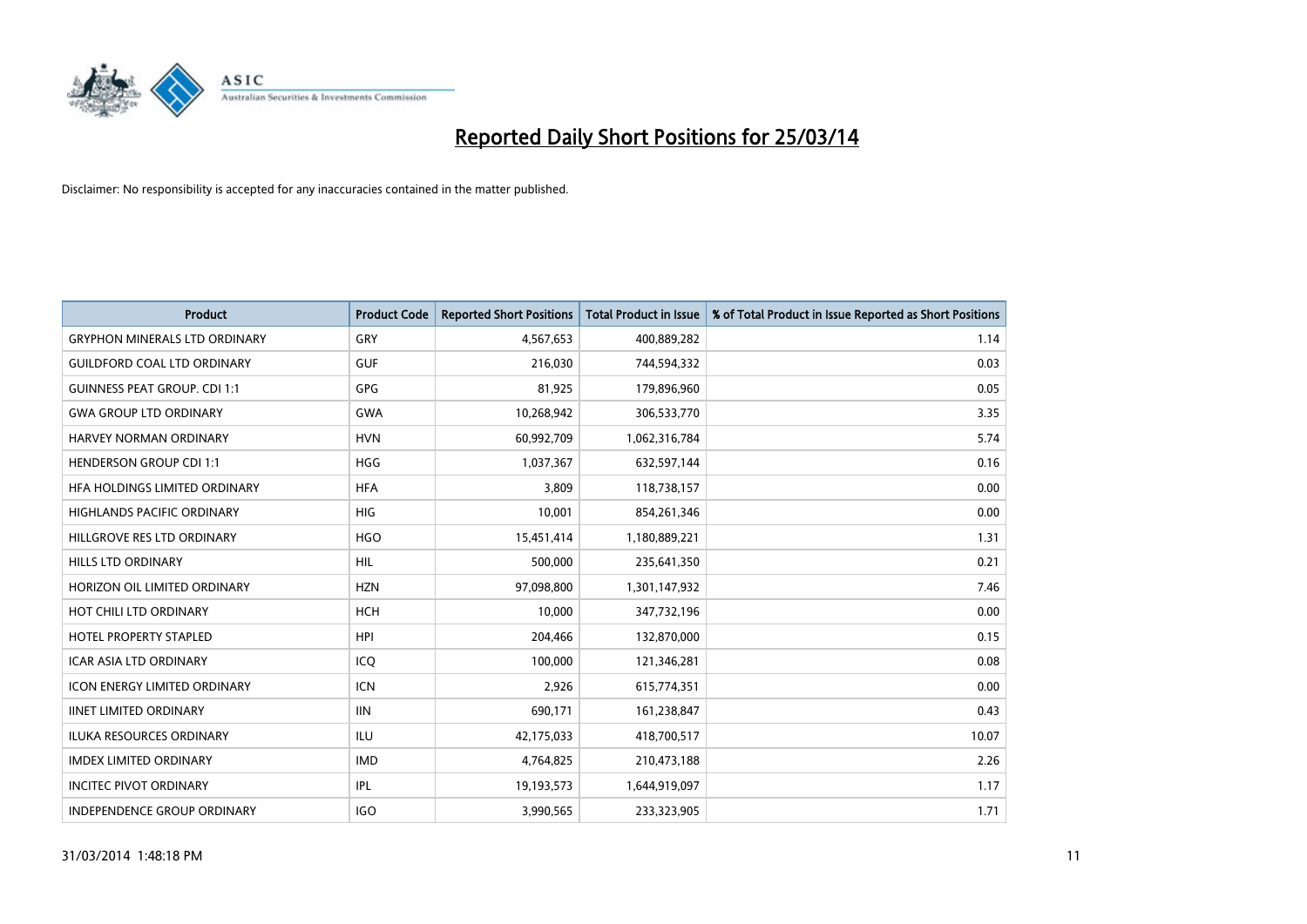

| <b>Product</b>                                  | <b>Product Code</b> | <b>Reported Short Positions</b> | <b>Total Product in Issue</b> | % of Total Product in Issue Reported as Short Positions |
|-------------------------------------------------|---------------------|---------------------------------|-------------------------------|---------------------------------------------------------|
| <b>INDOCHINE MINING LTD ORDINARY</b>            | <b>IDC</b>          | 18,008                          | 965,200,471                   | 0.00                                                    |
| INDOPHIL RESOURCES ORDINARY                     | <b>IRN</b>          | 1,066,568                       | 1,203,146,194                 | 0.09                                                    |
| <b>INDUSTRIA REIT STAPLED</b>                   | <b>IDR</b>          | 48,302                          | 125,000,001                   | 0.04                                                    |
| INFIGEN ENERGY STAPLED SECURITIES               | <b>IFN</b>          | 3,192,299                       | 764,993,434                   | 0.42                                                    |
| <b>INFRATIL LIMITED ORDINARY</b>                | <b>IFZ</b>          | 81,000                          | 602,983,776                   | 0.01                                                    |
| INGENIA GROUP STAPLED SECURITIES                | <b>INA</b>          | 589,474                         | 676,240,232                   | 0.09                                                    |
| <b>INSURANCE AUSTRALIA ORDINARY</b>             | IAG                 | 9,454,420                       | 2,341,618,048                 | 0.40                                                    |
| <b>INTREPID MINES ORDINARY</b>                  | IAU                 | 18,969,916                      | 556,689,740                   | 3.41                                                    |
| INVESTA OFFICE FUND STAPLED SECURITIES          | <b>IOF</b>          | 1,061,910                       | 614,047,458                   | 0.17                                                    |
| <b>INVOCARE LIMITED ORDINARY</b>                | <b>IVC</b>          | 4,249,971                       | 110,030,298                   | 3.86                                                    |
| <b>IOOF HOLDINGS LTD ORDINARY</b>               | IFL                 | 2,035,526                       | 232,118,034                   | 0.88                                                    |
| <b>IPROPERTY GROUP LTD ORDINARY</b>             | <b>IPP</b>          | 665,835                         | 181,415,005                   | 0.37                                                    |
| <b>IRESS LIMITED ORDINARY</b>                   | <b>IRE</b>          | 367,976                         | 158,585,126                   | 0.23                                                    |
| <b>IRON ORE HOLDINGS ORDINARY</b>               | <b>IOH</b>          | 26,197                          | 161,174,005                   | 0.02                                                    |
| <b>ISELECT LTD ORDINARY</b>                     | <b>ISU</b>          | 328,228                         | 260,889,894                   | 0.13                                                    |
| <b>ISONEA LIMITED ORDINARY</b>                  | <b>ISN</b>          | 2,000                           | 264,245,848                   | 0.00                                                    |
| <b>JAMES HARDIE INDUST CHESS DEPOSITARY INT</b> | <b>IHX</b>          | 3,503,303                       | 446,386,563                   | 0.78                                                    |
| <b>JB HI-FI LIMITED ORDINARY</b>                | JBH                 | 12,184,425                      | 100,385,400                   | 12.14                                                   |
| KAGARA LTD ORDINARY                             | KZL                 | 3,350,441                       | 798,953,117                   | 0.42                                                    |
| KAROON GAS AUSTRALIA ORDINARY                   | <b>KAR</b>          | 11,000,082                      | 255,841,581                   | 4.30                                                    |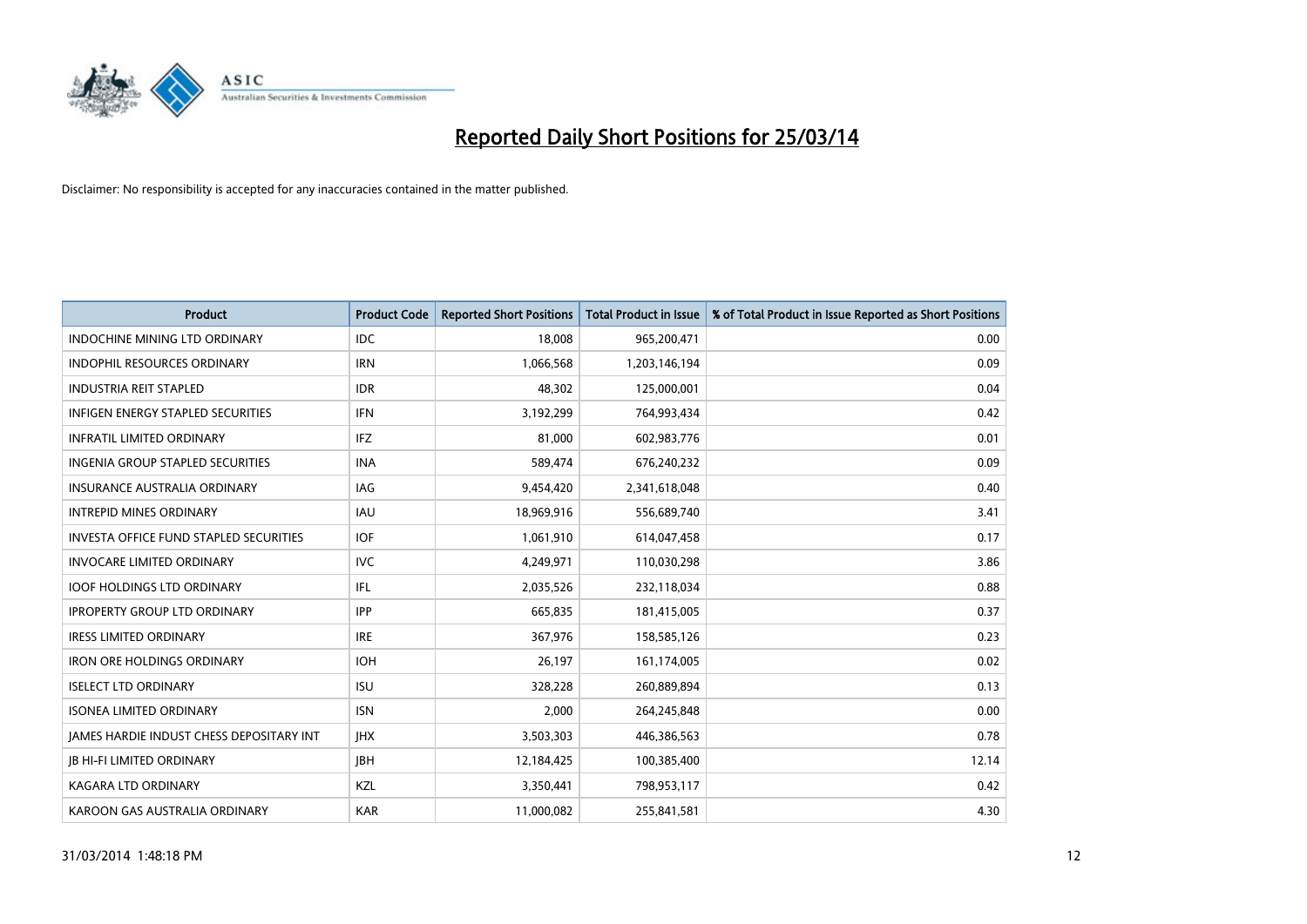

| <b>Product</b>                        | <b>Product Code</b> | <b>Reported Short Positions</b> | <b>Total Product in Issue</b> | % of Total Product in Issue Reported as Short Positions |
|---------------------------------------|---------------------|---------------------------------|-------------------------------|---------------------------------------------------------|
| KATHMANDU HOLD LTD ORDINARY           | <b>KMD</b>          | 379,608                         | 200,473,338                   | 0.19                                                    |
| <b>KBL MINING LIMITED ORDINARY</b>    | <b>KBL</b>          | 1,820                           | 393,535,629                   | 0.00                                                    |
| KINGSGATE CONSOLID. ORDINARY          | <b>KCN</b>          | 19,955,466                      | 164,154,349                   | 12.16                                                   |
| KINGSROSE MINING LTD ORDINARY         | <b>KRM</b>          | 260,442                         | 358,611,493                   | 0.07                                                    |
| LEIGHTON HOLDINGS ORDINARY            | LEI                 | 14,969,944                      | 337,662,188                   | 4.43                                                    |
| LEND LEASE GROUP UNIT/ORD STAPLED     | <b>LLC</b>          | 4,871,617                       | 576,712,337                   | 0.84                                                    |
| LIQUEFIED NATURAL ORDINARY            | LNG                 | 431                             | 355,829,015                   | 0.00                                                    |
| LYCOPODIUM LIMITED ORDINARY           | <b>LYL</b>          | 1,001                           | 38,955,103                    | 0.00                                                    |
| LYNAS CORPORATION ORDINARY            | <b>LYC</b>          | 129,234,228                     | 1,961,160,594                 | 6.59                                                    |
| <b>M2 GRP LTD ORDINARY</b>            | <b>MTU</b>          | 13,662,464                      | 179,501,351                   | 7.61                                                    |
| MACA LIMITED ORDINARY                 | <b>MLD</b>          | 198,791                         | 202,676,373                   | 0.10                                                    |
| <b>MACMAHON HOLDINGS ORDINARY</b>     | MAH                 | 295,673                         | 1,261,699,966                 | 0.02                                                    |
| MACO ATLAS ROADS GRP ORDINARY STAPLED | <b>MOA</b>          | 7,278,164                       | 487,230,540                   | 1.49                                                    |
| MACQUARIE GROUP LTD ORDINARY          | <b>MQG</b>          | 1,432,717                       | 321,074,750                   | 0.45                                                    |
| MAGELLAN FIN GRP LTD ORDINARY         | <b>MFG</b>          | 1,984,778                       | 157,051,924                   | 1.26                                                    |
| <b>MATRIX C &amp; E LTD ORDINARY</b>  | <b>MCE</b>          | 2,868,892                       | 94,555,428                    | 3.03                                                    |
| MAVERICK DRILLING ORDINARY            | <b>MAD</b>          | 7,759,414                       | 468,004,529                   | 1.66                                                    |
| <b>MAXITRANS INDUSTRIES ORDINARY</b>  | <b>MXI</b>          | 359,354                         | 185,075,653                   | 0.19                                                    |
| MAYNE PHARMA LTD ORDINARY             | <b>MYX</b>          | 890,736                         | 586,651,477                   | 0.15                                                    |
| <b>MCALEESE LTD ORDINARY</b>          | <b>MCS</b>          | 23,000                          | 287,365,502                   | 0.01                                                    |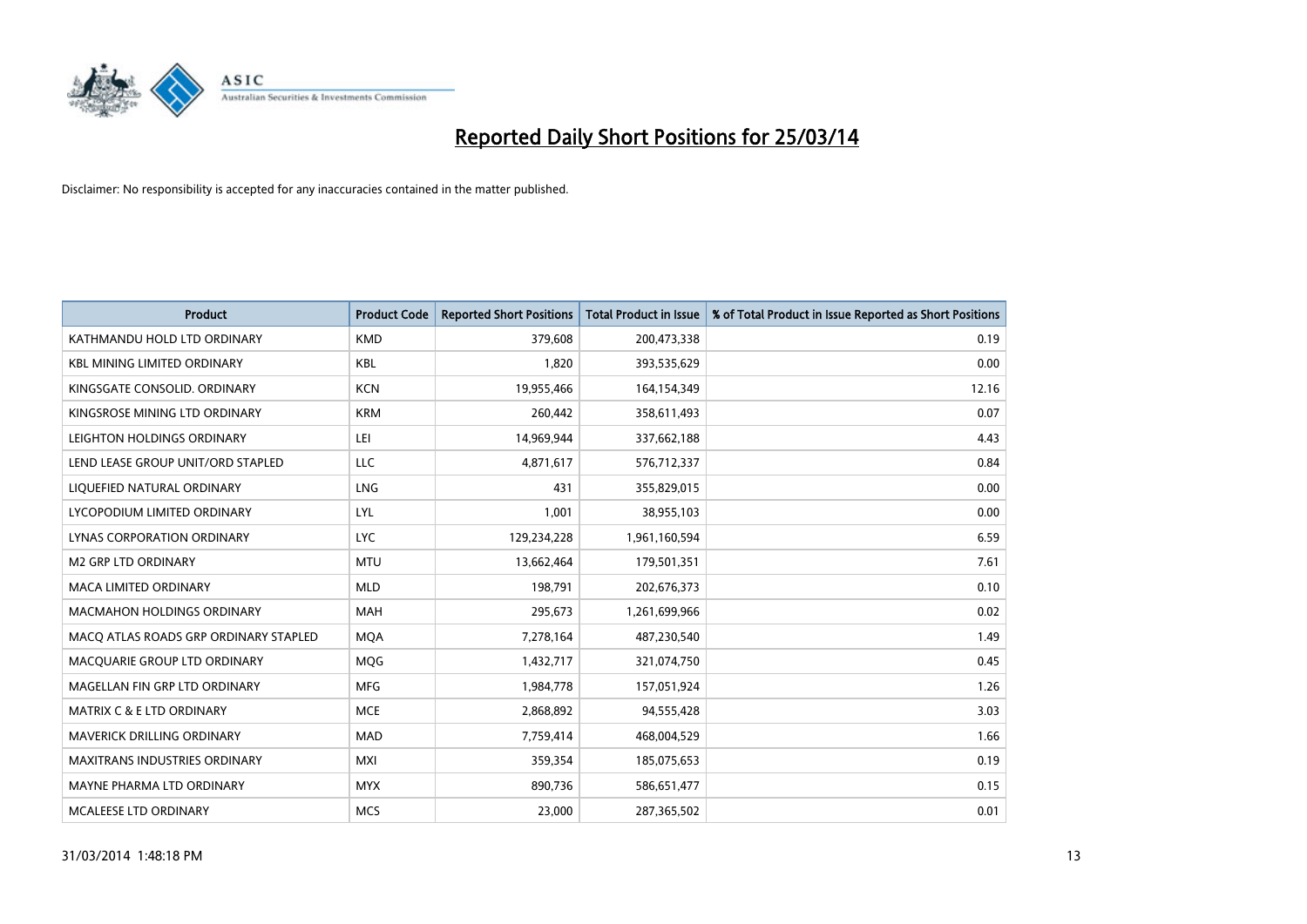

| <b>Product</b>                    | <b>Product Code</b> | <b>Reported Short Positions</b> | <b>Total Product in Issue</b> | % of Total Product in Issue Reported as Short Positions |
|-----------------------------------|---------------------|---------------------------------|-------------------------------|---------------------------------------------------------|
| MCMILLAN SHAKESPEARE ORDINARY     | <b>MMS</b>          | 250,629                         | 74,523,965                    | 0.34                                                    |
| MCPHERSON'S LTD ORDINARY          | <b>MCP</b>          | 150,983                         | 93,994,381                    | 0.16                                                    |
| MEDUSA MINING LTD ORDINARY        | <b>MML</b>          | 8,319,396                       | 207,794,301                   | 4.00                                                    |
| <b>MERMAID MARINE ORDINARY</b>    | <b>MRM</b>          | 5,504,248                       | 334,111,938                   | 1.65                                                    |
| MESOBLAST LIMITED ORDINARY        | <b>MSB</b>          | 18,062,976                      | 321,210,394                   | 5.62                                                    |
| METALS X LIMITED ORDINARY         | <b>MLX</b>          | 646,609                         | 1,655,386,110                 | 0.04                                                    |
| METCASH LIMITED ORDINARY          | <b>MTS</b>          | 104,159,184                     | 888,338,048                   | 11.73                                                   |
| MIGHTY RIVER POWER ORDINARY       | <b>MYT</b>          | 3,676,381                       | 1,400,012,517                 | 0.26                                                    |
| MILLENNIUM MIN LTD ORDINARY       | <b>MOY</b>          | 1,158                           | 217,695,372                   | 0.00                                                    |
| MINCOR RESOURCES NL ORDINARY      | <b>MCR</b>          | 835,507                         | 188,208,274                   | 0.44                                                    |
| MINERAL DEPOSITS ORDINARY         | <b>MDL</b>          | 657,907                         | 103,538,786                   | 0.64                                                    |
| MINERAL RESOURCES, ORDINARY       | <b>MIN</b>          | 5,845,763                       | 186,312,198                   | 3.14                                                    |
| MINT WIRELESS ORDINARY            | <b>MNW</b>          | 1,002,223                       | 403,872,395                   | 0.25                                                    |
| MIRABELA NICKEL LTD ORDINARY      | <b>MBN</b>          | 18,855,648                      | 876,801,147                   | 2.15                                                    |
| MIRVAC GROUP STAPLED SECURITIES   | <b>MGR</b>          | 3,815,404                       | 3,691,853,748                 | 0.10                                                    |
| MOLOPO ENERGY LTD ORDINARY        | <b>MPO</b>          | 268,667                         | 247,275,840                   | 0.11                                                    |
| MONADELPHOUS GROUP ORDINARY       | <b>MND</b>          | 12,889,116                      | 92,308,047                    | 13.96                                                   |
| MORTGAGE CHOICE LTD ORDINARY      | MOC                 | 11,980                          | 123,780,387                   | 0.01                                                    |
| <b>MOUNT GIBSON IRON ORDINARY</b> | <b>MGX</b>          | 5,073,537                       | 1,090,584,232                 | 0.47                                                    |
| MULTIPLEX SITES SITES             | <b>MXUPA</b>        | 1,670                           | 4,500,000                     | 0.04                                                    |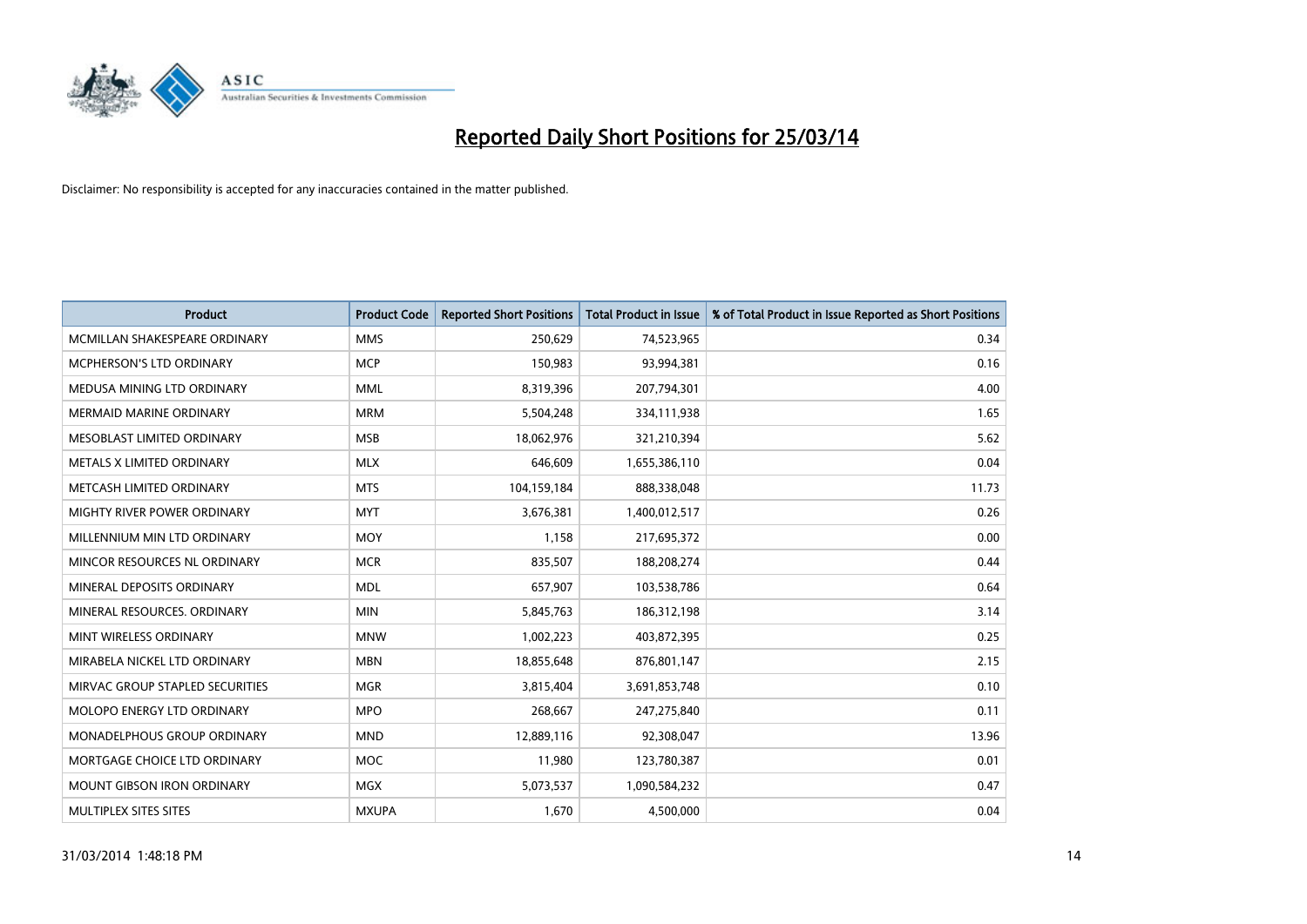

| <b>Product</b>                    | <b>Product Code</b> | <b>Reported Short Positions</b> | <b>Total Product in Issue</b> | % of Total Product in Issue Reported as Short Positions |
|-----------------------------------|---------------------|---------------------------------|-------------------------------|---------------------------------------------------------|
| MURCHISON METALS LTD ORDINARY     | <b>MMX</b>          | 216,291                         | 450,497,346                   | 0.05                                                    |
| <b>MYER HOLDINGS LTD ORDINARY</b> | <b>MYR</b>          | 78,606,989                      | 585,684,551                   | 13.42                                                   |
| <b>MYSTATE LIMITED ORDINARY</b>   | <b>MYS</b>          | 1,457                           | 87,234,451                    | 0.00                                                    |
| NANOSONICS LIMITED ORDINARY       | <b>NAN</b>          | 147,584                         | 263,798,826                   | 0.06                                                    |
| NATIONAL AUST, BANK ORDINARY      | <b>NAB</b>          | 5,544,610                       | 2,353,760,289                 | 0.24                                                    |
| NATIONAL STORAGE STAPLED          | <b>NSR</b>          | 1,664,098                       | 244,897,097                   | 0.68                                                    |
| NAVITAS LIMITED ORDINARY          | <b>NVT</b>          | 3,285,495                       | 375,712,581                   | 0.87                                                    |
| NEARMAP LTD ORDINARY              | <b>NEA</b>          | 4,500                           | 337,346,101                   | 0.00                                                    |
| NEON ENERGY LIMITED ORDINARY      | <b>NEN</b>          | 242,166                         | 553,037,848                   | 0.04                                                    |
| NEW HOPE CORPORATION ORDINARY     | <b>NHC</b>          | 540,433                         | 830,933,112                   | 0.07                                                    |
| NEWCREST MINING ORDINARY          | <b>NCM</b>          | 7,559,050                       | 766,510,971                   | 0.99                                                    |
| NEWS CORP A NON-VOTING CDI        | <b>NWSLV</b>        | 405,303                         | 3,390,091                     | 11.96                                                   |
| NEWS CORP B VOTING CDI            | <b>NWS</b>          | 2,522,647                       | 19,315,405                    | 13.06                                                   |
| NEWSAT LIMITED ORDINARY           | <b>NWT</b>          | 5,707,127                       | 612,199,841                   | 0.93                                                    |
| NEXTDC LIMITED ORDINARY           | <b>NXT</b>          | 10,264,631                      | 192,904,486                   | 5.32                                                    |
| NEXUS ENERGY LIMITED ORDINARY     | <b>NXS</b>          | 1,462,101                       | 1,330,219,459                 | 0.11                                                    |
| NIB HOLDINGS LIMITED ORDINARY     | <b>NHF</b>          | 3,747,252                       | 439,004,182                   | 0.85                                                    |
| NICK SCALI LIMITED ORDINARY       | <b>NCK</b>          | 2,001                           | 81,000,000                    | 0.00                                                    |
| NIDO PETROLEUM ORDINARY           | <b>NDO</b>          | 47,402                          | 2,048,317,635                 | 0.00                                                    |
| NINE ENTERTAINMENT ORDINARY       | <b>NEC</b>          | 11,812,493                      | 940,295,023                   | 1.26                                                    |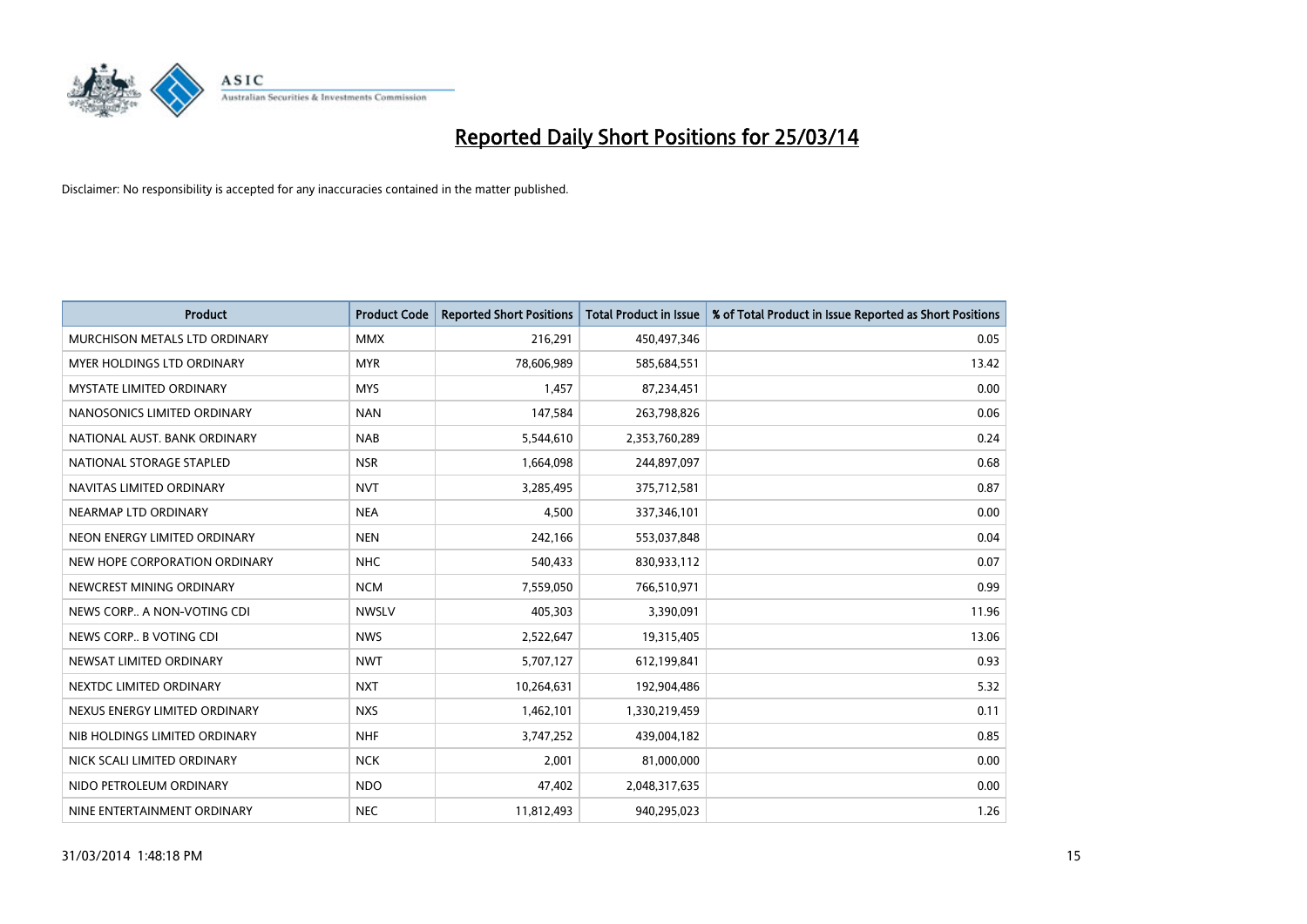

| <b>Product</b>                        | <b>Product Code</b> | <b>Reported Short Positions</b> | <b>Total Product in Issue</b> | % of Total Product in Issue Reported as Short Positions |
|---------------------------------------|---------------------|---------------------------------|-------------------------------|---------------------------------------------------------|
| NOBLE MINERAL RES ORDINARY            | <b>NMG</b>          | 2,365,726                       | 666,397,952                   | 0.36                                                    |
| NORTHERN IRON LTD ORDINARY            | <b>NFE</b>          | 15,121                          | 484,405,314                   | 0.00                                                    |
| NORTHERN STAR ORDINARY                | <b>NST</b>          | 3,531,012                       | 578,591,915                   | 0.61                                                    |
| NOVOGEN LIMITED ORDINARY              | <b>NRT</b>          | 164,193                         | 168,557,834                   | 0.10                                                    |
| NRW HOLDINGS LIMITED ORDINARY         | <b>NWH</b>          | 18,704,849                      | 278,888,011                   | 6.71                                                    |
| NUCOAL RESOURCES LTD ORDINARY         | <b>NCR</b>          | 1                               | 768,612,354                   | 0.00                                                    |
| NUFARM LIMITED ORDINARY               | <b>NUF</b>          | 16,801,512                      | 263,725,895                   | 6.37                                                    |
| OAKTON LIMITED ORDINARY               | <b>OKN</b>          | 173,294                         | 89,990,235                    | 0.19                                                    |
| OCEANAGOLD CORP. CHESS DEPOSITARY INT | <b>OGC</b>          | 4,177,556                       | 300,499,041                   | 1.39                                                    |
| OIL SEARCH LTD ORDINARY               | OSH                 | 15,888,142                      | 1,492,751,394                 | 1.06                                                    |
| OM HOLDINGS LIMITED ORDINARY          | OMH                 | 1,720,035                       | 733,423,337                   | 0.23                                                    |
| ORICA LIMITED ORDINARY                | ORI                 | 9,448,241                       | 370,924,362                   | 2.55                                                    |
| ORIGIN ENERGY ORDINARY                | ORG                 | 7,383,728                       | 1,101,228,973                 | 0.67                                                    |
| OROCOBRE LIMITED ORDINARY             | <b>ORE</b>          | 2,082,730                       | 132,041,911                   | 1.58                                                    |
| ORORA LIMITED ORDINARY                | <b>ORA</b>          | 1,189,718                       | 1,206,684,923                 | 0.10                                                    |
| OROTONGROUP LIMITED ORDINARY          | ORL                 | 239,134                         | 40,880,902                    | 0.58                                                    |
| OZ MINERALS ORDINARY                  | OZL                 | 10,420,073                      | 303,470,022                   | 3.43                                                    |
| OZFOREX GROUP LTD ORDINARY            | <b>OFX</b>          | 4,915,785                       | 240,000,000                   | 2.05                                                    |
| <b>PACIFIC BRANDS ORDINARY</b>        | <b>PBG</b>          | 15,569,622                      | 912,915,695                   | 1.71                                                    |
| PACT GROUP HLDGS LTD ORDINARY         | PGH                 | 3,198,213                       | 294,097,961                   | 1.09                                                    |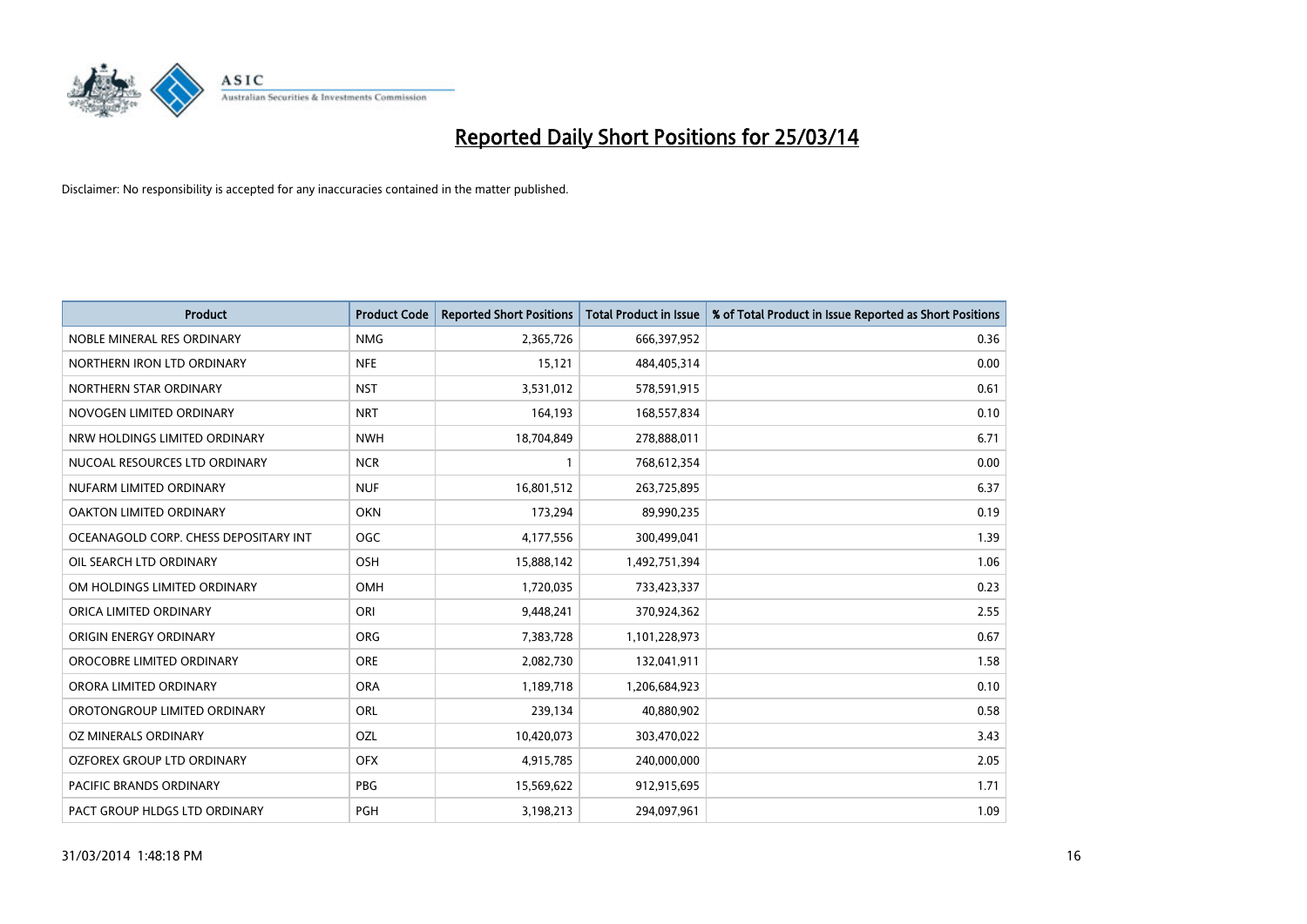

| Product                       | <b>Product Code</b> | <b>Reported Short Positions</b> | <b>Total Product in Issue</b> | % of Total Product in Issue Reported as Short Positions |
|-------------------------------|---------------------|---------------------------------|-------------------------------|---------------------------------------------------------|
| PALADIN ENERGY LTD ORDINARY   | <b>PDN</b>          | 90,311,710                      | 964, 367, 284                 | 9.36                                                    |
| PANAUST LIMITED ORDINARY      | <b>PNA</b>          | 8,440,199                       | 634,392,712                   | 1.33                                                    |
| PANORAMIC RESOURCES ORDINARY  | PAN                 | 543,958                         | 322,275,824                   | 0.17                                                    |
| PANTERRA GOLD LTD ORDINARY    | PGI                 | $\mathbf{1}$                    | 772,781,012                   | 0.00                                                    |
| PAPERLINX LIMITED ORDINARY    | <b>PPX</b>          | 45,095                          | 665, 181, 261                 | 0.01                                                    |
| PAPILLON RES LTD ORDINARY     | PIR                 | 11,418,437                      | 340,894,210                   | 3.35                                                    |
| PATTIES FOODS LTD ORDINARY    | <b>PFL</b>          | 10,001                          | 139,144,338                   | 0.01                                                    |
| PEET LIMITED ORDINARY         | <b>PPC</b>          | 329,744                         | 433,389,348                   | 0.08                                                    |
| PERPETUAL LIMITED ORDINARY    | PPT                 | 1,201,900                       | 46,529,270                    | 2.58                                                    |
| PERSEUS MINING LTD ORDINARY   | PRU                 | 11,941,844                      | 526,656,401                   | 2.27                                                    |
| PHARMAXIS LTD ORDINARY        | <b>PXS</b>          | 408,118                         | 309,514,849                   | 0.13                                                    |
| PHOSPHAGENICS LTD. ORDINARY   | POH                 | 50,000                          | 1,020,465,957                 | 0.00                                                    |
| PLATINUM ASSET ORDINARY       | <b>PTM</b>          | 334,163                         | 579,659,095                   | 0.06                                                    |
| PLATINUM AUSTRALIA ORDINARY   | <b>PLA</b>          | 836,027                         | 504,968,043                   | 0.17                                                    |
| PLATINUM CAPITAL LTD ORDINARY | <b>PMC</b>          | 36,269                          | 231,071,933                   | 0.02                                                    |
| PMP LIMITED ORDINARY          | <b>PMP</b>          | 1,584,873                       | 323,781,124                   | 0.49                                                    |
| POSEIDON NICK LTD ORDINARY    | <b>POS</b>          | 496,239                         | 466,264,157                   | 0.11                                                    |
| PRANA BIOTECHNOLOGY ORDINARY  | PBT                 | 4,322,069                       | 429,475,350                   | 1.01                                                    |
| PREMIER INVESTMENTS ORDINARY  | <b>PMV</b>          | 165,040                         | 155,314,874                   | 0.11                                                    |
| PRIMA BIOMED LTD ORDINARY     | <b>PRR</b>          | 723,041                         | 1,228,709,341                 | 0.06                                                    |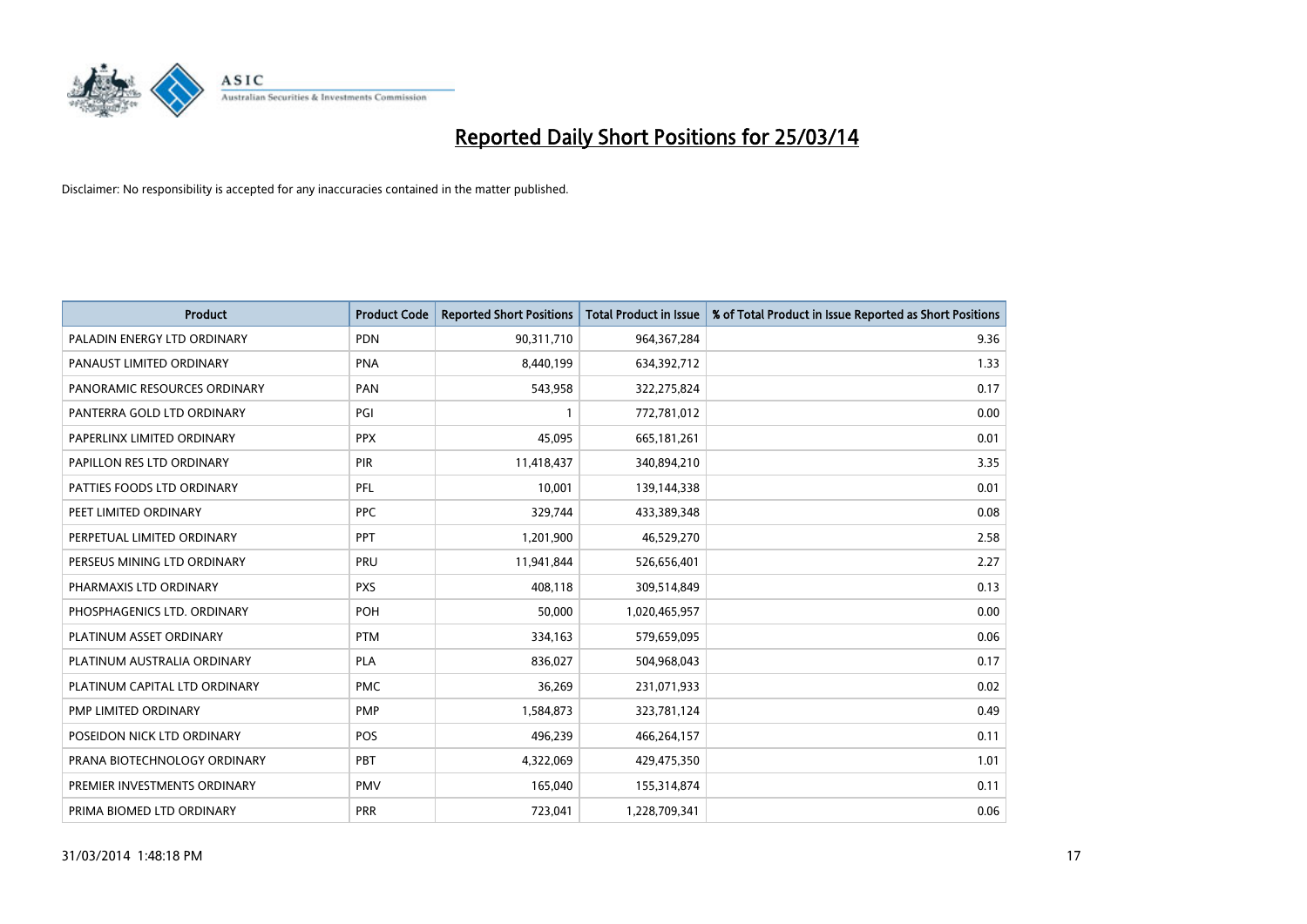

| <b>Product</b>                      | <b>Product Code</b> | <b>Reported Short Positions</b> | <b>Total Product in Issue</b> | % of Total Product in Issue Reported as Short Positions |
|-------------------------------------|---------------------|---------------------------------|-------------------------------|---------------------------------------------------------|
| PRIMARY HEALTH CARE ORDINARY        | <b>PRY</b>          | 13,777,551                      | 504,956,647                   | 2.73                                                    |
| PRIME MEDIA GRP LTD ORDINARY        | <b>PRT</b>          | 118,000                         | 366,330,303                   | 0.03                                                    |
| PROGRAMMED ORDINARY                 | <b>PRG</b>          | 18,405                          | 118,235,616                   | 0.02                                                    |
| PURA VIDA ENERGY NL ORDINARY        | <b>PVD</b>          | 36,537                          | 126,641,883                   | 0.03                                                    |
| <b>QANTAS AIRWAYS ORDINARY</b>      | QAN                 | 66,291,775                      | 2,196,330,250                 | 3.02                                                    |
| OBE INSURANCE GROUP ORDINARY        | <b>OBE</b>          | 22,693,317                      | 1,248,704,599                 | 1.82                                                    |
| ORXPHARMA LTD ORDINARY              | QRX                 | 66,492                          | 164,190,969                   | 0.04                                                    |
| <b>QUBE HOLDINGS LTD ORDINARY</b>   | QUB                 | 33,452,923                      | 931,433,499                   | 3.59                                                    |
| RAMELIUS RESOURCES ORDINARY         | <b>RMS</b>          | 161,083                         | 365,380,380                   | 0.04                                                    |
| RAMSAY HEALTH CARE ORDINARY         | <b>RHC</b>          | 1,610,345                       | 202,081,252                   | 0.80                                                    |
| <b>RCG CORPORATION LTD ORDINARY</b> | <b>RCG</b>          | 887,958                         | 263,808,625                   | 0.34                                                    |
| <b>RCR TOMLINSON ORDINARY</b>       | <b>RCR</b>          | 185,261                         | 136,989,238                   | 0.14                                                    |
| <b>REA GROUP ORDINARY</b>           | <b>REA</b>          | 898,495                         | 131,714,699                   | 0.68                                                    |
| RECALL HOLDINGS LTD ORDINARY        | <b>REC</b>          | 1,123,173                       | 312,836,448                   | 0.36                                                    |
| <b>RECKON LIMITED ORDINARY</b>      | <b>RKN</b>          | 1,237,624                       | 126,913,066                   | 0.98                                                    |
| <b>RED 5 LIMITED ORDINARY</b>       | <b>RED</b>          | 144,611                         | 759,451,008                   | 0.02                                                    |
| <b>RED FORK ENERGY ORDINARY</b>     | <b>RFE</b>          | 1,758,245                       | 501,051,719                   | 0.35                                                    |
| REDBANK ENERGY LTD ORDINARY         | AEJ                 | 13                              | 786,287                       | 0.00                                                    |
| REECE AUSTRALIA LTD. ORDINARY       | <b>REH</b>          | 167                             | 99,600,000                    | 0.00                                                    |
| REED RESOURCES LTD ORDINARY         | <b>RDR</b>          | 248,500                         | 523,453,895                   | 0.05                                                    |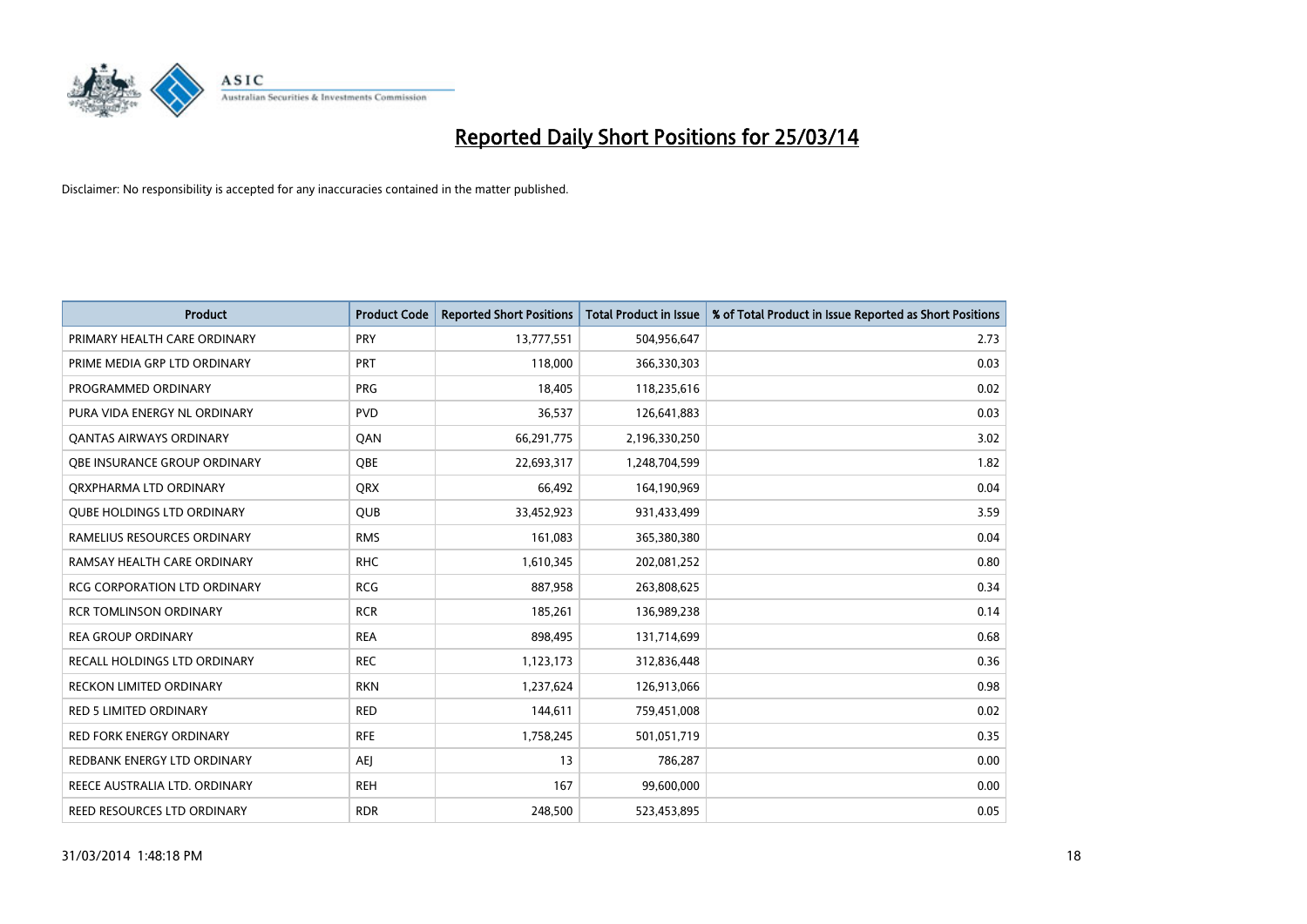

| <b>Product</b>                        | <b>Product Code</b> | <b>Reported Short Positions</b> | <b>Total Product in Issue</b> | % of Total Product in Issue Reported as Short Positions |
|---------------------------------------|---------------------|---------------------------------|-------------------------------|---------------------------------------------------------|
| <b>REGIS RESOURCES ORDINARY</b>       | <b>RRL</b>          | 22,581,591                      | 499,744,095                   | 4.52                                                    |
| RESMED INC CDI 10:1                   | <b>RMD</b>          | 34,681,039                      | 1,415,926,590                 | 2.45                                                    |
| <b>RESOLUTE MINING ORDINARY</b>       | <b>RSG</b>          | 14,096,500                      | 641,189,223                   | 2.20                                                    |
| RESOURCE EQUIP LTD ORDINARY           | <b>RQL</b>          | 300                             | 251,131,629                   | 0.00                                                    |
| <b>RESOURCE GENERATION ORDINARY</b>   | <b>RES</b>          | 224,301                         | 581,380,338                   | 0.04                                                    |
| <b>RETAIL FOOD GROUP ORDINARY</b>     | <b>RFG</b>          | 7,991,735                       | 144,049,390                   | 5.55                                                    |
| REX MINERALS LIMITED ORDINARY         | <b>RXM</b>          | 1,660,804                       | 216,907,284                   | 0.77                                                    |
| RIO TINTO LIMITED ORDINARY            | <b>RIO</b>          | 6,674,210                       | 435,758,720                   | 1.53                                                    |
| ROC OIL COMPANY ORDINARY              | <b>ROC</b>          | 539,930                         | 686,568,400                   | 0.08                                                    |
| ROYAL WOLF HOLDINGS ORDINARY          | <b>RWH</b>          | 421,532                         | 100,387,052                   | 0.42                                                    |
| RURALCO HOLDINGS ORDINARY             | <b>RHL</b>          | 1,000                           | 77,291,069                    | 0.00                                                    |
| SAI GLOBAL LIMITED ORDINARY           | SAI                 | 11,629,471                      | 210,774,480                   | 5.52                                                    |
| SALMAT LIMITED ORDINARY               | <b>SLM</b>          | 788                             | 159,812,799                   | 0.00                                                    |
| SAMSON OIL & GAS LTD ORDINARY         | SSN                 | 10,744,000                      | 2,547,627,193                 | 0.42                                                    |
| SANDFIRE RESOURCES ORDINARY           | <b>SFR</b>          | 946,599                         | 155,640,968                   | 0.61                                                    |
| SANTOS LTD ORDINARY                   | <b>STO</b>          | 7,467,407                       | 970,453,358                   | 0.77                                                    |
| SARACEN MINERAL ORDINARY              | SAR                 | 5,828,722                       | 751,075,555                   | 0.78                                                    |
| SCA PROPERTY GROUP STAPLED SECURITIES | <b>SCP</b>          | 42,407,010                      | 648,628,320                   | 6.54                                                    |
| SEEK LIMITED ORDINARY                 | <b>SEK</b>          | 4,730,322                       | 340,384,875                   | 1.39                                                    |
| SELECT HARVESTS ORDINARY              | SHV                 | 24,071                          | 57,815,720                    | 0.04                                                    |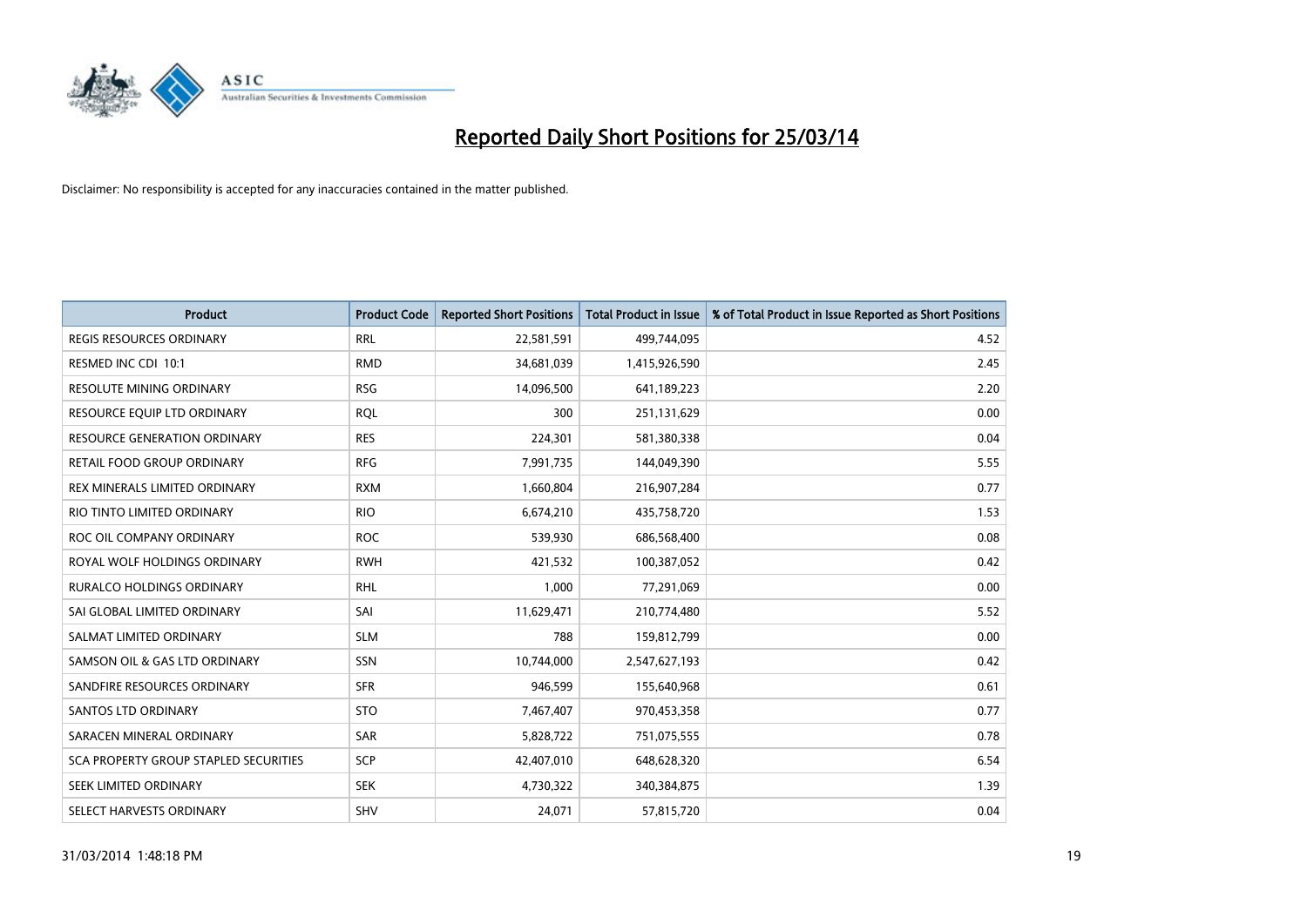

| <b>Product</b>                           | <b>Product Code</b> | <b>Reported Short Positions</b> | <b>Total Product in Issue</b> | % of Total Product in Issue Reported as Short Positions |
|------------------------------------------|---------------------|---------------------------------|-------------------------------|---------------------------------------------------------|
| SENEX ENERGY LIMITED ORDINARY            | SXY                 | 7,012,502                       | 1,145,058,917                 | 0.61                                                    |
| SERVCORP LIMITED ORDINARY                | SRV                 | 25,366                          | 98,432,275                    | 0.03                                                    |
| SERVICE STREAM ORDINARY                  | <b>SSM</b>          | 30                              | 284,443,570                   | 0.00                                                    |
| SEVEN GROUP HOLDINGS ORDINARY            | <b>SVW</b>          | 527,134                         | 308,160,281                   | 0.17                                                    |
| SEVEN WEST MEDIA LTD ORDINARY            | <b>SWM</b>          | 10,010,378                      | 999,160,872                   | 1.00                                                    |
| SIGMA PHARMACEUTICAL ORDINARY            | <b>SIP</b>          | 8,196,944                       | 1,119,954,243                 | 0.73                                                    |
| SILEX SYSTEMS ORDINARY                   | <b>SLX</b>          | 2,951,457                       | 170,367,734                   | 1.73                                                    |
| SILVER CHEF LIMITED ORDINARY             | SIV                 | 103,586                         | 29,333,629                    | 0.35                                                    |
| SILVER LAKE RESOURCE ORDINARY            | <b>SLR</b>          | 21,802,341                      | 503,233,971                   | 4.33                                                    |
| SIMS METAL MGMT LTD ORDINARY             | SGM                 | 14,464,903                      | 204,468,597                   | 7.07                                                    |
| SINGAPORE TELECOMM. CHESS DEPOSITARY INT | SGT                 | 1,784,525                       | 141,656,570                   | 1.26                                                    |
| SINO GAS ENERGY ORDINARY                 | <b>SEH</b>          | 1,129,921                       | 1,530,457,040                 | 0.07                                                    |
| SIRIUS RESOURCES NL ORDINARY             | <b>SIR</b>          | 11,457,915                      | 261,980,167                   | 4.37                                                    |
| SIRTEX MEDICAL ORDINARY                  | <b>SRX</b>          | 156,208                         | 56,108,439                    | 0.28                                                    |
| SKILLED GROUP LTD ORDINARY               | <b>SKE</b>          | 2,546,308                       | 235,254,496                   | 1.08                                                    |
| SKY NETWORK ORDINARY                     | <b>SKT</b>          | 213,582                         | 389,139,785                   | 0.05                                                    |
| SKYCITY ENT GRP LTD ORDINARY             | <b>SKC</b>          | 487,658                         | 580,016,676                   | 0.08                                                    |
| <b>SLATER &amp; GORDON ORDINARY</b>      | SGH                 | 3,912,669                       | 203,821,542                   | 1.92                                                    |
| SMS MANAGEMENT. ORDINARY                 | <b>SMX</b>          | 2,515,257                       | 70,099,763                    | 3.59                                                    |
| SONIC HEALTHCARE ORDINARY                | SHL                 | 4,824,580                       | 400,786,556                   | 1.20                                                    |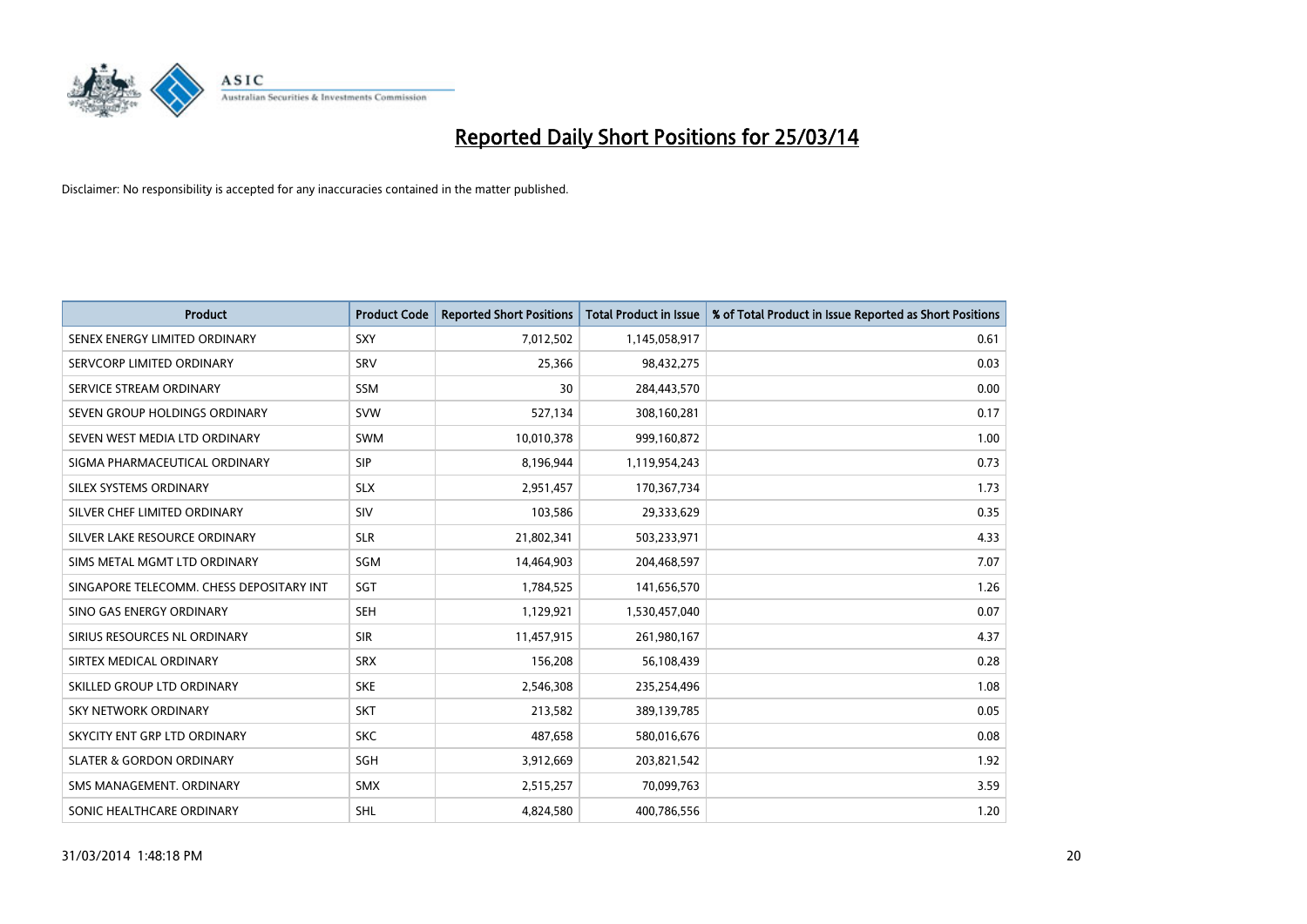

| <b>Product</b>                           | <b>Product Code</b> | <b>Reported Short Positions</b> | <b>Total Product in Issue</b> | % of Total Product in Issue Reported as Short Positions |
|------------------------------------------|---------------------|---------------------------------|-------------------------------|---------------------------------------------------------|
| SOUL PATTINSON (W.H) ORDINARY            | SOL                 | 20,034                          | 239,395,320                   | 0.01                                                    |
| SOUTH BOULDER MINES ORDINARY             | <b>STB</b>          | $\mathbf{1}$                    | 128,677,826                   | 0.00                                                    |
| SP AUSNET STAPLED SECURITIES             | <b>SPN</b>          | 78,239,349                      | 3,386,607,080                 | 2.31                                                    |
| SPARK INFRASTRUCTURE STAPLED US PROHIBT. | SKI                 | 47,069,745                      | 1,326,734,264                 | 3.55                                                    |
| SPDR 200 FUND ETF UNITS                  | STW                 | 82,184                          | 45,026,368                    | 0.18                                                    |
| SPDR 200 RESOURCES ETF UNITS             | <b>OZR</b>          | 29,288                          | 1,601,962                     | 1.83                                                    |
| SPDR SMALL ORDS ETF UNITS                | SSO                 | 148,328                         | 801,304                       | 18.51                                                   |
| SPECIALTY FASHION ORDINARY               | SFH                 | 49,693                          | 192,236,121                   | 0.03                                                    |
| ST BARBARA LIMITED ORDINARY              | <b>SBM</b>          | 24,208,079                      | 488,074,077                   | 4.96                                                    |
| STARPHARMA HOLDINGS ORDINARY             | SPL                 | 14,818,156                      | 284,664,680                   | 5.21                                                    |
| STEADFAST GROUP LTD ORDINARY             | <b>SDF</b>          | 909,843                         | 500,971,408                   | 0.18                                                    |
| STHN CROSS MEDIA ORDINARY                | <b>SXL</b>          | 12,143,704                      | 705,099,800                   | 1.72                                                    |
| STOCKLAND UNITS/ORD STAPLED              | SGP                 | 8,439,475                       | 2,326,978,560                 | 0.36                                                    |
| STONEWALL RES LTD ORDINARY               | SWI                 | 342,000                         | 247,141,206                   | 0.14                                                    |
| STRAITS RES LTD. ORDINARY                | SRO                 | 28,747                          | 1,217,730,293                 | 0.00                                                    |
| STRATA-X ENERGY LTD CDI 1:1              | <b>SXA</b>          | 9,651,064                       | 88,970,180                    | 10.85                                                   |
| STW COMMUNICATIONS ORDINARY              | SGN                 | 1,090,928                       | 403,828,512                   | 0.27                                                    |
| SUNCORP GROUP LTD ORDINARY               | <b>SUN</b>          | 7,980,891                       | 1,286,600,980                 | 0.62                                                    |
| SUNDANCE ENERGY ORDINARY                 | <b>SEA</b>          | 8,618,354                       | 526,911,724                   | 1.64                                                    |
| SUNDANCE RESOURCES ORDINARY              | SDL                 | 81,021,332                      | 3,079,369,367                 | 2.63                                                    |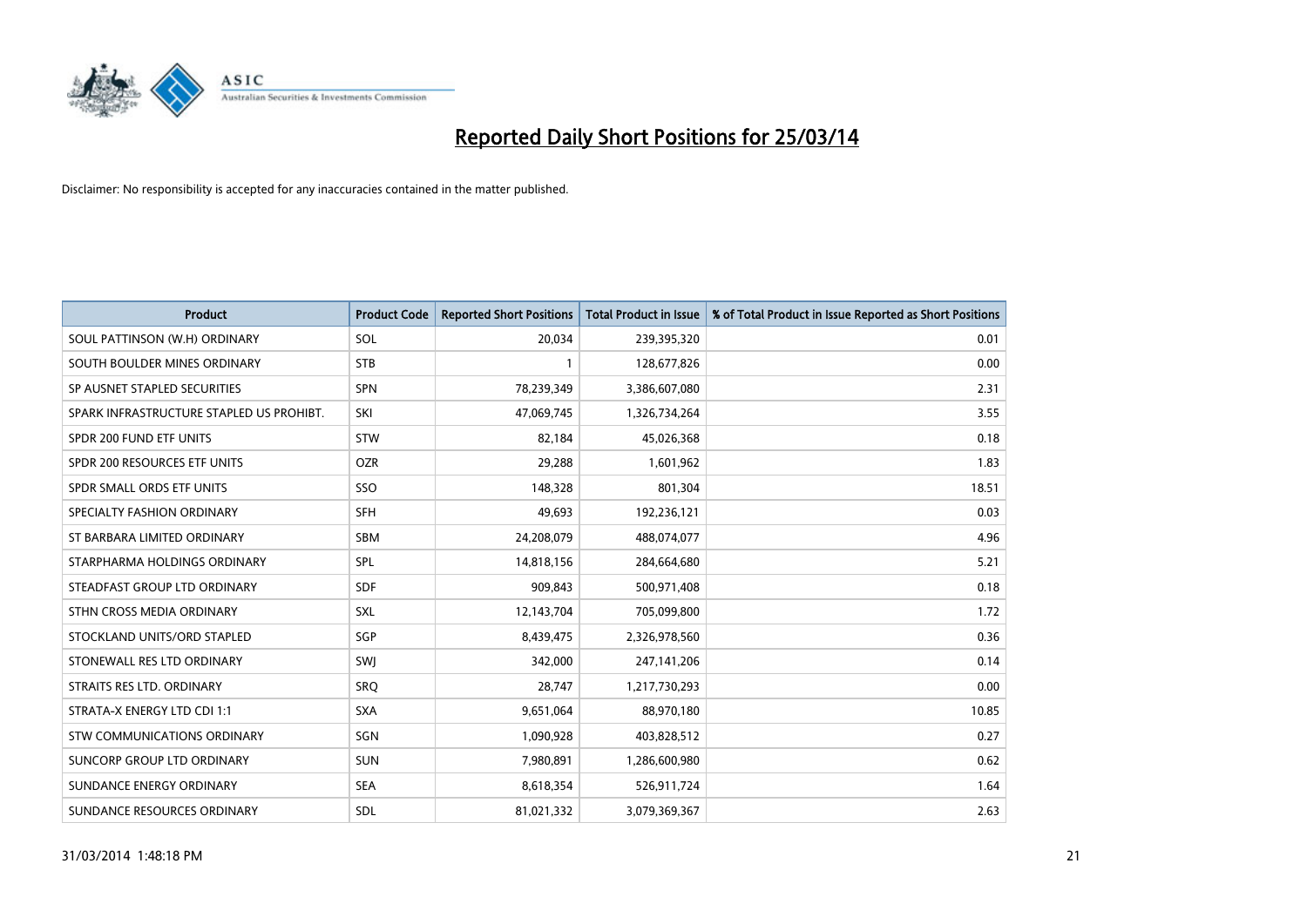

| <b>Product</b>                       | <b>Product Code</b> | <b>Reported Short Positions</b> | Total Product in Issue | % of Total Product in Issue Reported as Short Positions |
|--------------------------------------|---------------------|---------------------------------|------------------------|---------------------------------------------------------|
| SUNLAND GROUP LTD ORDINARY           | <b>SDG</b>          | 33,865                          | 181,710,087            | 0.02                                                    |
| SUPER RET REP LTD ORDINARY           | SUL                 | 4,415,136                       | 196,731,620            | 2.24                                                    |
| SYD AIRPORT STAPLED US PROHIBIT.     | <b>SYD</b>          | 15,800,953                      | 2,216,216,041          | 0.71                                                    |
| SYRAH RESOURCES ORDINARY             | <b>SYR</b>          | 4,398,870                       | 162,385,614            | 2.71                                                    |
| <b>TABCORP HOLDINGS LTD ORDINARY</b> | <b>TAH</b>          | 19,807,463                      | 754,274,706            | 2.63                                                    |
| TAP OIL LIMITED ORDINARY             | <b>TAP</b>          | 34,591                          | 242,237,221            | 0.01                                                    |
| TASSAL GROUP LIMITED ORDINARY        | <b>TGR</b>          | 226,504                         | 146,507,029            | 0.15                                                    |
| <b>TATTS GROUP LTD ORDINARY</b>      | <b>TTS</b>          | 12,300,549                      | 1,417,117,821          | 0.87                                                    |
| TECHNOLOGY ONE ORDINARY              | <b>TNE</b>          | 283,954                         | 307,751,455            | 0.09                                                    |
| TELECOM CORPORATION ORDINARY         | <b>TEL</b>          | 15,352,481                      | 1,824,369,462          | 0.84                                                    |
| TELSTRA CORPORATION. ORDINARY        | <b>TLS</b>          | 13,584,852                      | 12,443,074,357         | 0.11                                                    |
| TEN NETWORK HOLDINGS ORDINARY        | <b>TEN</b>          | 148,220,692                     | 2,630,984,596          | 5.63                                                    |
| TERANGA GOLD CORP CDI 1:1            | <b>TGZ</b>          | 194,227                         | 107,748,431            | 0.18                                                    |
| TFS CORPORATION LTD ORDINARY         | <b>TFC</b>          | 651,532                         | 282,157,408            | 0.23                                                    |
| THE REJECT SHOP ORDINARY             | <b>TRS</b>          | 1,573,456                       | 28,826,248             | 5.46                                                    |
| THORN GROUP LIMITED ORDINARY         | <b>TGA</b>          | 51,976                          | 149,494,813            | 0.03                                                    |
| <b>TIGER RESOURCES ORDINARY</b>      | <b>TGS</b>          | 132,470                         | 803,311,695            | 0.02                                                    |
| TOLL HOLDINGS LTD ORDINARY           | <b>TOL</b>          | 34,469,954                      | 717,133,875            | 4.81                                                    |
| TORO ENERGY LIMITED ORDINARY         | <b>TOE</b>          | $\mathbf{1}$                    | 1,557,017,582          | 0.00                                                    |
| TOX FREE SOLUTIONS ORDINARY          | <b>TOX</b>          | 2,255,274                       | 133,252,359            | 1.69                                                    |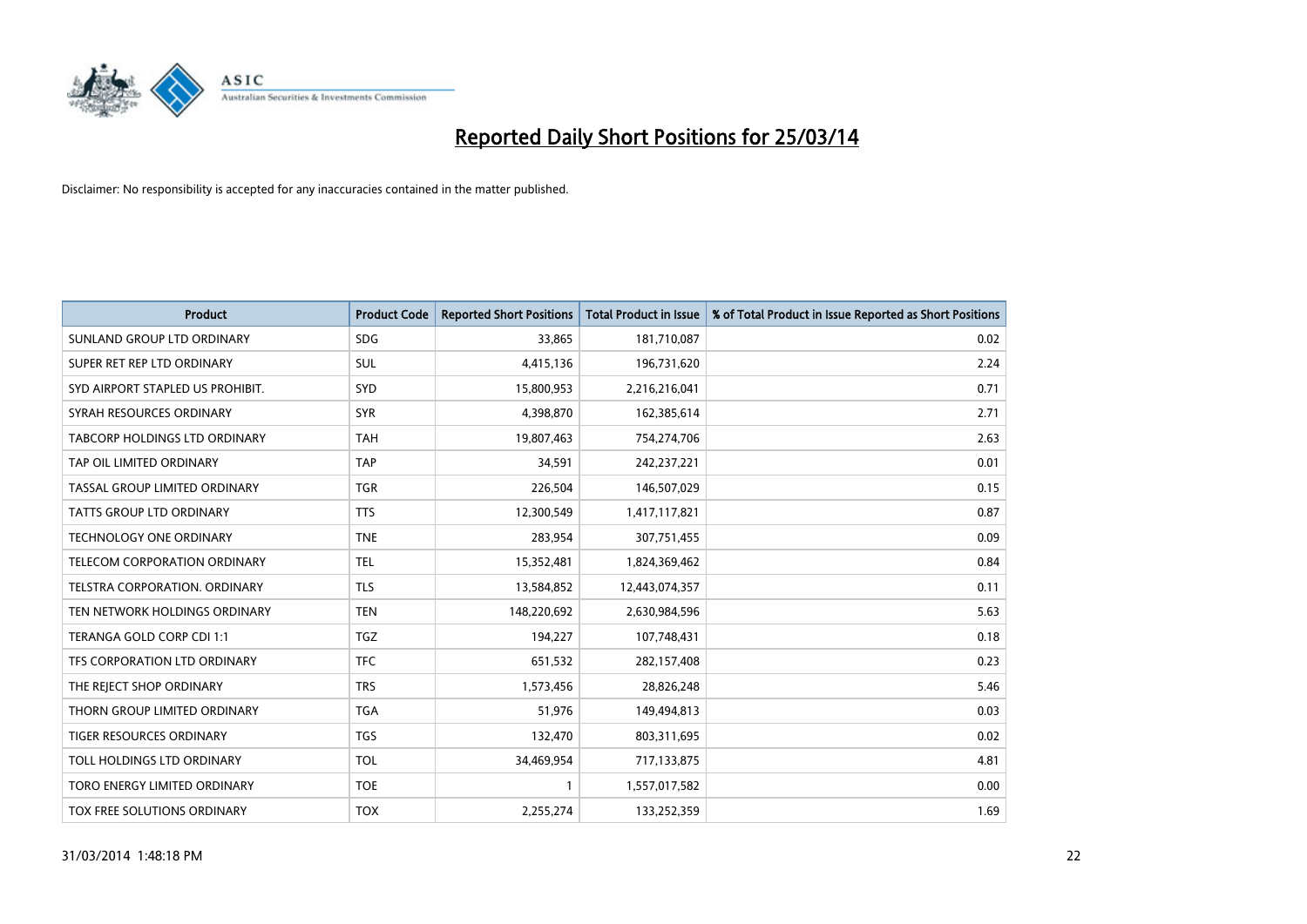

| <b>Product</b>                        | <b>Product Code</b> | <b>Reported Short Positions</b> | <b>Total Product in Issue</b> | % of Total Product in Issue Reported as Short Positions |
|---------------------------------------|---------------------|---------------------------------|-------------------------------|---------------------------------------------------------|
| TPG TELECOM LIMITED ORDINARY          | <b>TPM</b>          | 3,211,275                       | 793,808,141                   | 0.40                                                    |
| TRADE ME GROUP ORDINARY               | <b>TME</b>          | 1,875,449                       | 396,548,005                   | 0.47                                                    |
| <b>TRANSFIELD SERVICES ORDINARY</b>   | <b>TSE</b>          | 38,953,811                      | 512,457,716                   | 7.60                                                    |
| TRANSPACIFIC INDUST. ORDINARY         | <b>TPI</b>          | 15,002,426                      | 1,578,786,704                 | 0.95                                                    |
| TRANSURBAN GROUP TRIPLE STAPLED SEC.  | <b>TCL</b>          | 7,827,205                       | 1,491,855,200                 | 0.52                                                    |
| <b>TREASURY GROUP ORDINARY</b>        | <b>TRG</b>          | 29,116                          | 23,070,755                    | 0.13                                                    |
| TREASURY WINE ESTATE ORDINARY         | <b>TWE</b>          | 51,579,606                      | 647,227,144                   | 7.97                                                    |
| TROY RESOURCES LTD ORDINARY           | <b>TRY</b>          | 3,116,311                       | 190,775,997                   | 1.63                                                    |
| TWENTY-FIRST FOX INC A NON-VOTING CDI | <b>FOXLV</b>        | 320,084                         | 20,840,872                    | 1.54                                                    |
| TWENTY-FIRST FOX INC B VOTING CDI     | <b>FOX</b>          | 1,477,046                       | 166,198,478                   | 0.89                                                    |
| <b>UGL LIMITED ORDINARY</b>           | UGL                 | 23,855,281                      | 166,511,240                   | 14.33                                                   |
| UNILIFE CORPORATION CDI 6:1           | <b>UNS</b>          | 49,393                          | 268,224,054                   | 0.02                                                    |
| UXC LIMITED ORDINARY                  | <b>UXC</b>          | 2,798,961                       | 320,706,487                   | 0.87                                                    |
| <b>VEDA GROUP LTD ORDINARY</b>        | <b>VED</b>          | 7,807,282                       | 842,055,406                   | 0.93                                                    |
| <b>VILLAGE ROADSHOW LTD ORDINARY</b>  | <b>VRL</b>          | 1,144,841                       | 159,498,988                   | 0.72                                                    |
| VIRGIN AUS HLDG LTD ORDINARY          | <b>VAH</b>          | 73,476,252                      | 3,514,825,734                 | 2.09                                                    |
| VIRTUS HEALTH LTD ORDINARY            | <b>VRT</b>          | 3,512,500                       | 79,722,678                    | 4.41                                                    |
| VISION EYE INSTITUTE ORDINARY         | <b>VEI</b>          | 199,621                         | 160,759,740                   | 0.12                                                    |
| <b>VOCATION LTD ORDINARY</b>          | <b>VET</b>          | 10,893,220                      | 200,000,000                   | 5.45                                                    |
| <b>VOCUS COMMS LTD ORDINARY</b>       | <b>VOC</b>          | 445,307                         | 92,740,166                    | 0.48                                                    |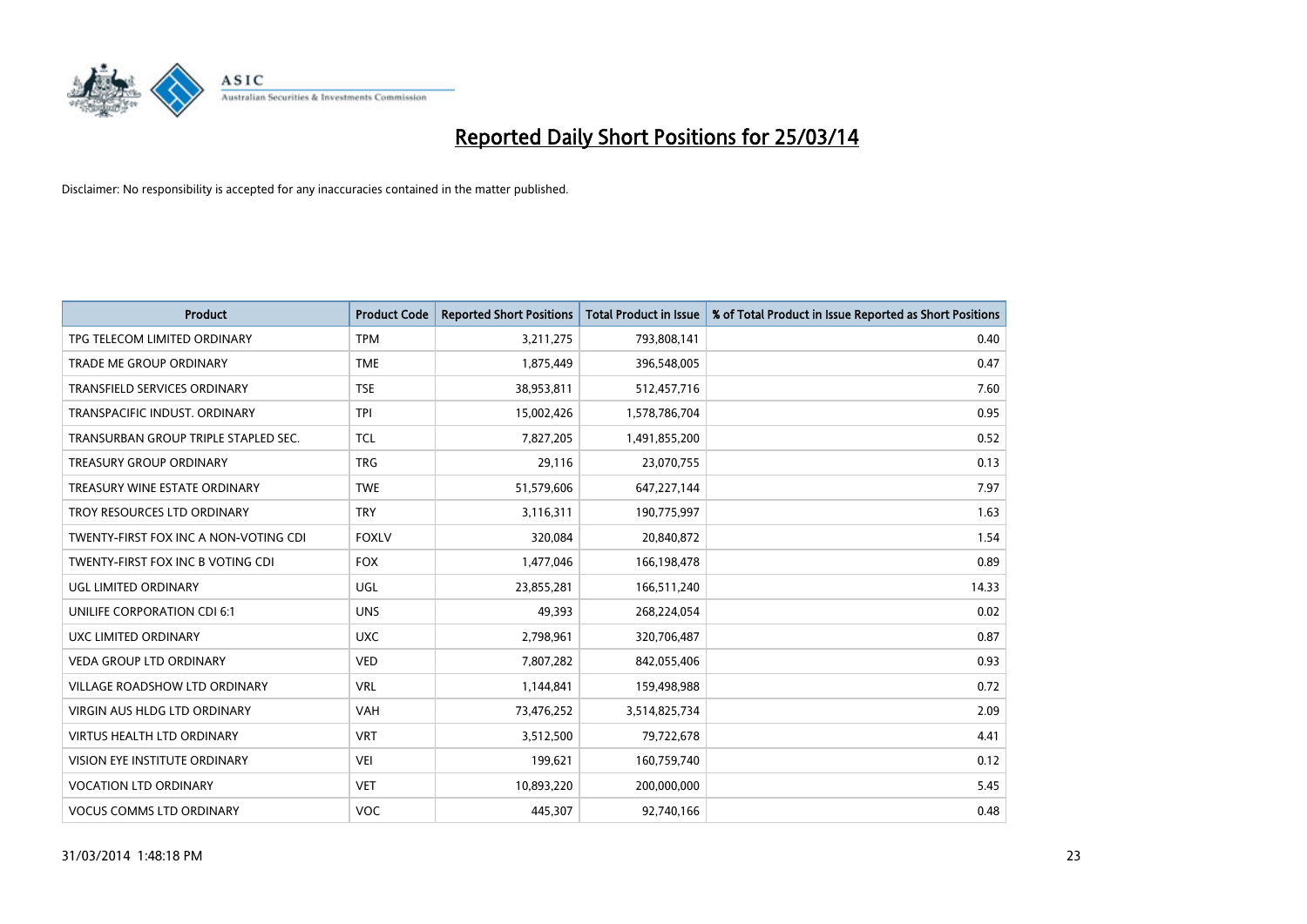

| <b>Product</b>                       | <b>Product Code</b> | <b>Reported Short Positions</b> | <b>Total Product in Issue</b> | % of Total Product in Issue Reported as Short Positions |
|--------------------------------------|---------------------|---------------------------------|-------------------------------|---------------------------------------------------------|
| <b>WATPAC LIMITED ORDINARY</b>       | <b>WTP</b>          | 4,422                           | 186,489,922                   | 0.00                                                    |
| WEBJET LIMITED ORDINARY              | <b>WEB</b>          | 2,272,677                       | 79,397,959                    | 2.86                                                    |
| WESFARMERS LIMITED ORDINARY          | <b>WES</b>          | 6,281,167                       | 1,143,274,951                 | 0.55                                                    |
| WESTERN AREAS LTD ORDINARY           | <b>WSA</b>          | 21,921,506                      | 226,392,226                   | 9.68                                                    |
| WESTERN DESERT RES. ORDINARY         | <b>WDR</b>          | 7,477,078                       | 500,040,257                   | 1.50                                                    |
| WESTERN DESERT RES. RIGHTS 31-MAR-14 | <b>WDRR</b>         | 824,374                         | 120,009,662                   | 0.69                                                    |
| WESTFIELD GROUP ORD/UNIT STAPLED SEC | <b>WDC</b>          | 6,767,046                       | 2,113,501,814                 | 0.32                                                    |
| WESTFIELD RETAIL TST UNIT STAPLED    | <b>WRT</b>          | 24,204,933                      | 2,979,214,029                 | 0.81                                                    |
| <b>WESTPAC BANKING CORP ORDINARY</b> | <b>WBC</b>          | 20,646,400                      | 3,109,048,309                 | 0.66                                                    |
| <b>WESTSIDE CORPORATION ORDINARY</b> | <b>WCL</b>          | 100,000                         | 443,925,821                   | 0.02                                                    |
| WHITE ENERGY COMPANY ORDINARY        | <b>WEC</b>          | 1,649,423                       | 322,974,494                   | 0.51                                                    |
| WHITEHAVEN COAL ORDINARY             | <b>WHC</b>          | 67,216,002                      | 1,025,692,710                 | 6.55                                                    |
| WIDE BAY AUST LTD ORDINARY           | <b>WBB</b>          | 441                             | 36,238,600                    | 0.00                                                    |
| WINDIMURRA VANADIUM ORDINARY         | <b>WVL</b>          | 20,461                          | 19,284,366                    | 0.11                                                    |
| WOODSIDE PETROLEUM ORDINARY          | <b>WPL</b>          | 6,590,288                       | 823,910,657                   | 0.80                                                    |
| WOOLWORTHS LIMITED ORDINARY          | <b>WOW</b>          | 9,249,543                       | 1,254,680,145                 | 0.74                                                    |
| <b>WORLEYPARSONS LTD ORDINARY</b>    | <b>WOR</b>          | 2,746,538                       | 243,480,720                   | 1.13                                                    |
| WOTIF.COM HOLDINGS ORDINARY          | <b>WTF</b>          | 9,775,399                       | 211,736,244                   | 4.62                                                    |
| <b>XERO LTD ORDINARY</b>             | <b>XRO</b>          | 50,000                          | 127,569,519                   | 0.04                                                    |
| YANCOAL AUST LTD ORDINARY            | YAL                 | 368                             | 994,216,659                   | 0.00                                                    |